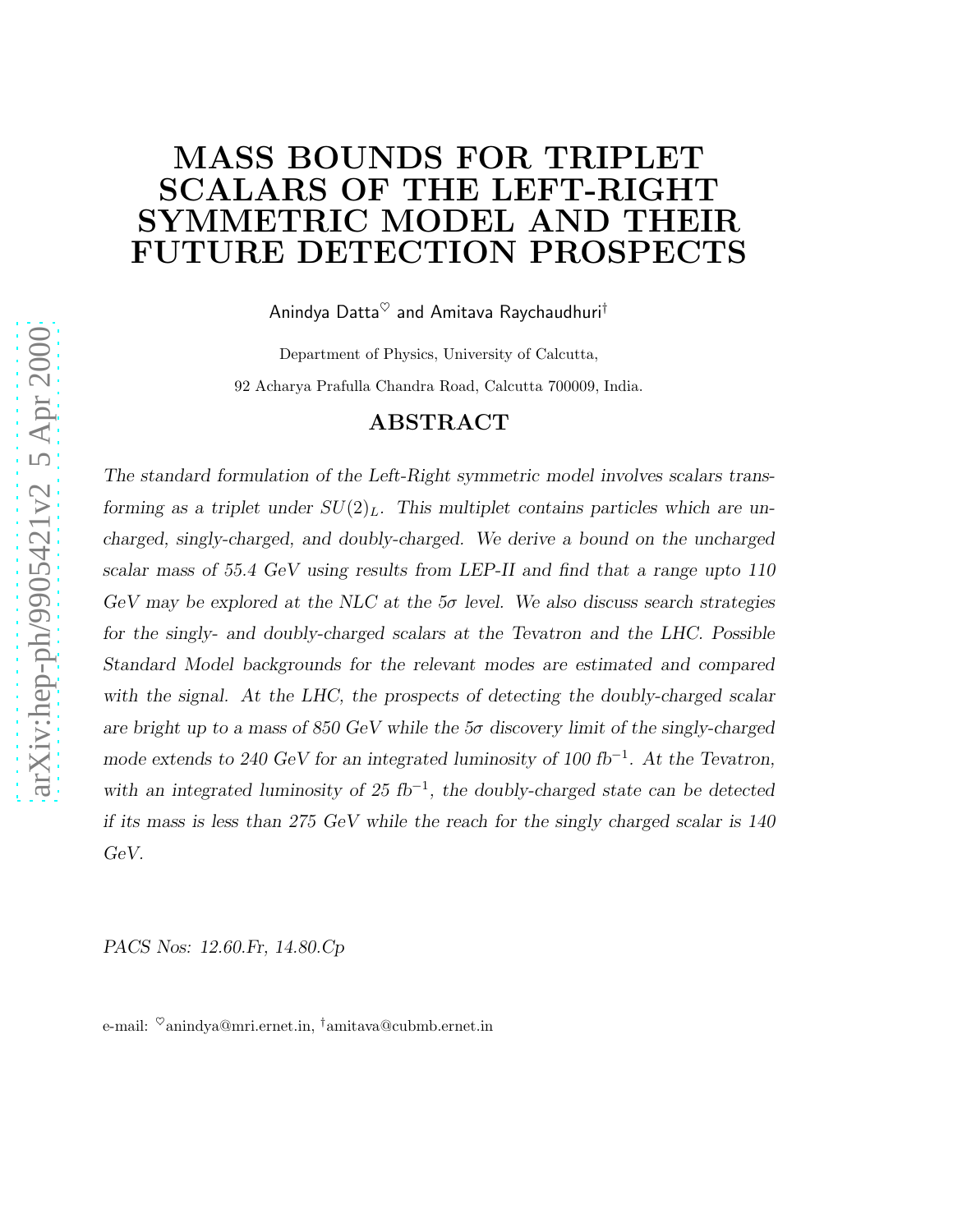### 1 INTRODUCTION

The quest for the higgs boson is one of the urgent missions of the on-going and future particle physics experiments. It is the key missing ingredient of the Standard Model (SM) and is responsible for the spontaneous breaking of the  $SU(2)_L \times U(1)_Y$ symmetry of electroweak interactions. So far, direct experimental searches for this scalar have proved fruitless and the absence of a higgs signal at LEP-I and II yield a lower limit, 87.9 GeV[[1\]](#page-16-0), on its mass.

Though the SM has met with spectacular success under experimental scrutiny, nonetheless, extensions beyond its gauge, scalar, or fermion sectors have received much attention. In particular, the Left-Right symmetric model (LRM), based on the gauge group  $SU(2)_L \times SU(2)_R \times U(1)_{B-L}$ , has been put forward [\[2](#page-16-0)] as an equally viable alternative to the electroweak model with the added virtue that, unlike in the SM, the non-conservation of parity is a consequence of spontaneous symmetry breaking and not put in by hand. In the minimal version of this model, the spectrum is enriched through the introduction of right-handed partners of the observed gauge bosons and neutrinos. These are significantly heavy, typically of the scale  $v_R \stackrel{\text{>}}{\sim} 1 \text{ TeV}$  at which the LR symmetry is broken spontaneously. Detailed phenomenology of the LRM has been extensively examined and many constraints have been derived which restrict the character of this model[[3\]](#page-16-0). In this work our attention will revolve, in the main, around the scalar sector of the model which consists of one bi-doublet,  $\phi(1/2, 1/2, 0)$ , one right-handed triplet,  $\Delta_R(0, 1, 2)$ , and one left-handed triplet,  $\Delta_L(1, 0, 2)$ . In the above, the  $SU(2)_L$ ,  $SU(2)_R$  and  $U(1)_{B-L}$  quantum numbers of the fields are indicated in the parantheses.  $\Delta_R$  breaks the  $SU(2)_R$  symmetry and can also generate a majorana mass of the right-handed neutrino as required for the "see-saw" mechanism. Out of the 20 degrees of freedom, after spontaneous symmetry breaking to  $U(1)_{EM}$ , there remain 6 physical neutral scalars (4 CP-even and 2 CP-odd), 2 physical charged scalars (4 degrees of freedom), and 2 doubly-charged scalars (4 degrees of freedom). Except one CP-even neutral state, the others have masses at the  $v_R$  scale if the couplings of the scalar potential bear no relation to each other. The former, originating from the bi-doublet, is the analogue of the higgs boson of the SM and has similar coupling to the gauge bosons, save the suppression by a mixing angle factor which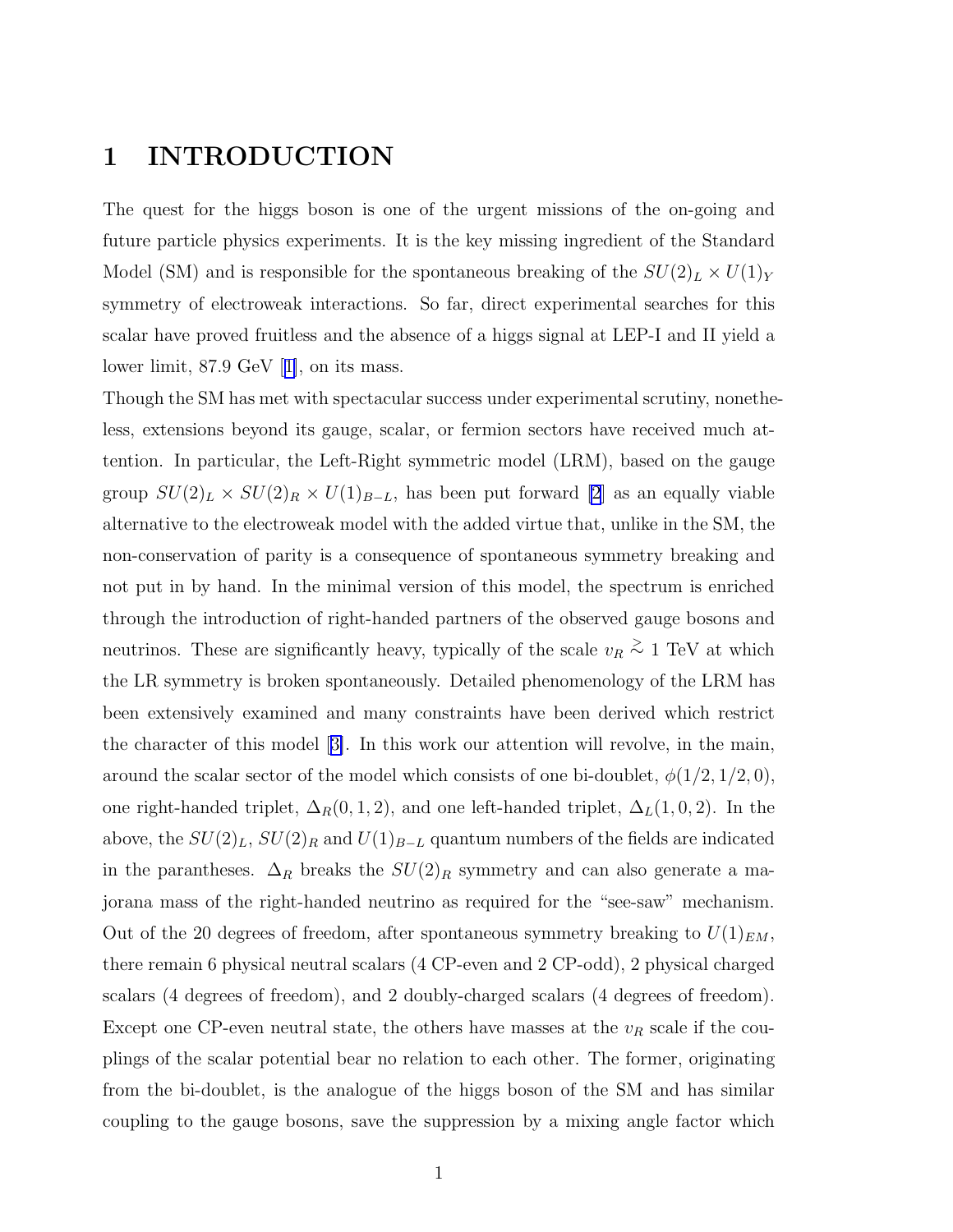is typically very close to unity. A possible relationship among the couplings in the scalar potential discussed later, which can arise naturally from some larger symmetry, can keep the masses of some of the other scalars, specifically from the left triplet, in the scale of  $m_W$ , in which case they may be produced in the present and upcoming colliders. In this work we examine the mass limits for these particles and the prospect of their detection at the Tevatron and the LHC.

The plan of the article is as follows. In section 2, we discuss in detail the LRM lagrangian, couplings, and scalar mass matrices relevant to our analysis. In section 3, we begin with the pair production of the neutral triplet scalar at LEP-II. The triplet scalars can only have majorana-type coupling to the leptons and the neutral member couples only to neutrinos and decays invisibly. We utilize its production in association with a photon to set a bound on its mass using the measured LEP cross-section of the photon plus missing energy channel. In Section 4, we turn to hadron colliders and examine the feasibility of observation of the singly-charged scalars, which decay dominantly to leptons, along with an analysis of possible SM backgrounds at the Tevatron and the LHC. The production and detection of doubly-charged scalars are discussed in Section 5. The conclusions are in Section 6.

## 2 LAGRANGIAN AND THE RELEVANT COU-PLINGS

We begin this section by reviewing the salient features of the minimal version of the LRM with an emphasis on the scalar sector. A convenient representation of the scalar fields is given in terms of  $2 \times 2$  matrices:

$$
\phi \equiv \begin{pmatrix} \phi_1^0 & \phi_1^+ \\ \phi_2^- & \phi_2^0 \end{pmatrix}, \ \Delta_L \equiv \begin{pmatrix} \delta_L^+/\sqrt{2} & \delta_L^{++} \\ \delta_L^0 & -\delta_L^+/\sqrt{2} \end{pmatrix}, \ \Delta_R \equiv \begin{pmatrix} \delta_R^+/\sqrt{2} & \delta_R^{++} \\ \delta_R^0 & -\delta_R^+/\sqrt{2} \end{pmatrix}
$$

Under  $SU(2)_{L,R}$  gauge transformations:

$$
\phi \to U_L \phi U_R^{\dagger}, \quad \Delta_L \to U_L \Delta_L U_L^{\dagger}, \quad \Delta_R \to U_R \Delta_R U_R^{\dagger} \tag{1}
$$

where  $U_{L,R}$  are the appropriate  $2 \times 2$  unitary matrices.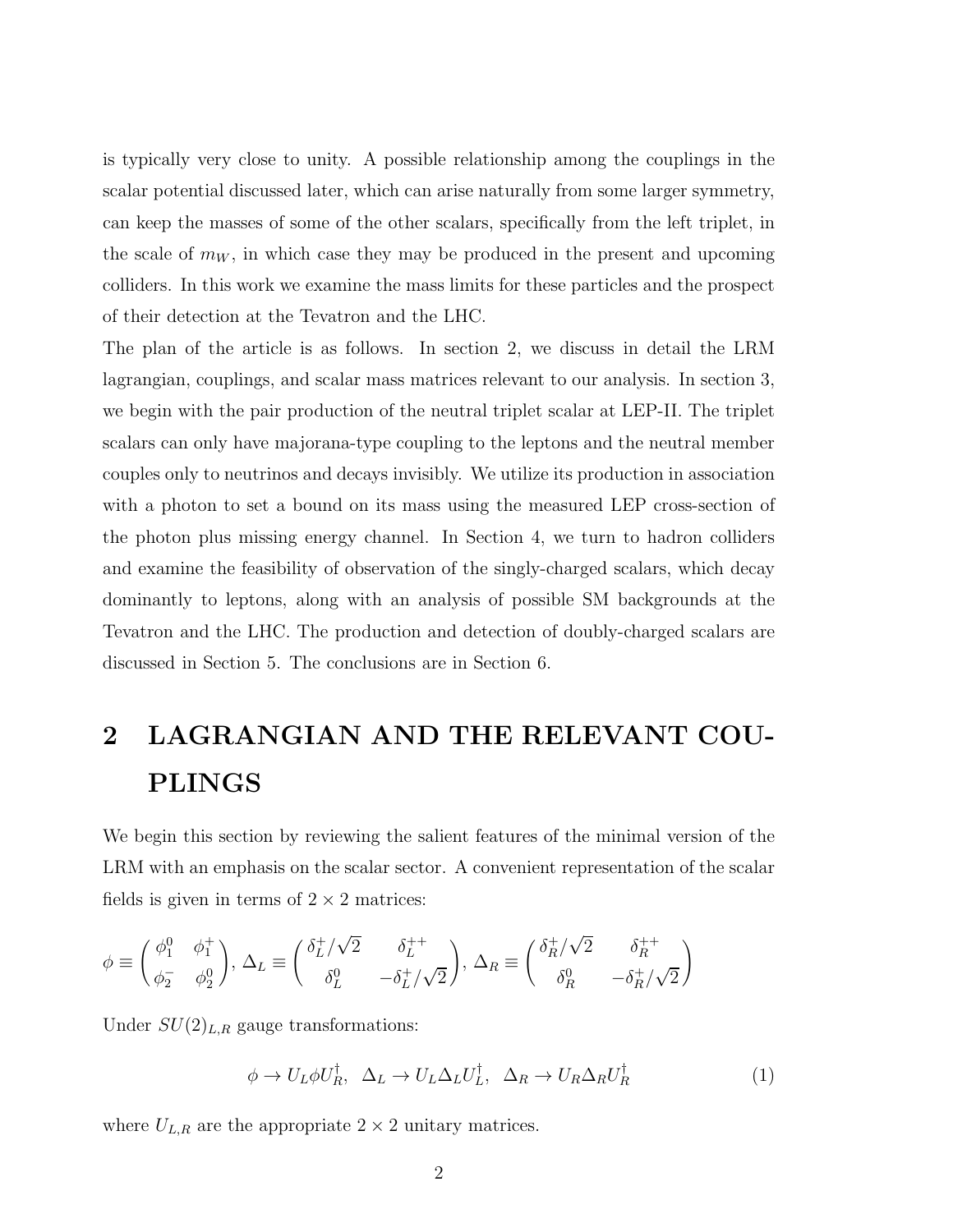The gauge symmetry breaking proceeds in two stages. In the first stage,  $\delta_R^0$ , the electrically neutral component of  $\Delta_R$ , acquires a vacuum expectation value (vev) v<sub>R</sub> breaking the gauge symmetry down to  $SU(2)_L \times U(1)_Y$ . The masses of the  $W_R$  and  $Z'$  gauge bosons and that of the right-handed neutrino field are also driven by  $v_R$ .  $k$ and  $k'$ , the vevs of the neutral members of the bi-doublet serve the dual purpose of breaking the  $SU(2)_L \times U(1)_Y$  symmetry to  $U(1)_{EM}$ , thereby setting the mass scale of the observed  $W_L$  and Z bosons, and of providing the quark and lepton dirac masses.  $v_R$  is significantly larger than  $k, k'$  so that right-handed gauge bosons are heavier than the  $W_L$  and Z.  $\Delta_L$  is the LR symmetric counterpart of  $\Delta_R$ .  $v_L$  must be much smaller than k, k' in order that the deviation of  $\rho$  (=  $M_W^2/M_Z^2 \cos^2 \theta_W$ ) from unity be very small, as observed experimentally [\[4\]](#page-16-0).

We now turn to the scalar potential. Under LR symmetry,  $\phi \leftrightarrow \phi^{\dagger}$ ,  $\Delta_R \leftrightarrow \Delta_L$  and also  $\Psi_L \leftrightarrow \Psi_R$ , where  $\Psi_{L,R}$  are the column vectors containing the left-handed and right-handed fermionic fields of the theory. Moreover, the LR symmetry forbids any trilinear terms in the scalar potential. Because of the non-zero values of the  $B - L$ quantum numbers of the triplet fields, they must appear in the quadratic combination  $\Delta_i\Delta_j^\dagger$ <sup> $\mathcal{I}_j$ </sup>, where  $i, j = L, R$ . The scalar potential satisfying these requirements can be written as :

$$
\mathcal{V} = \mathcal{V}_{\phi} + \mathcal{V}_{\Delta} + \mathcal{V}_{\phi\Delta} \tag{2}
$$

where,

$$
\mathcal{V}_{\phi} = -\mu_1^2 Tr(\phi^{\dagger} \phi) - \mu_2^2 [Tr(\tilde{\phi} \phi^{\dagger}) + Tr(\tilde{\phi}^{\dagger} \phi)] + \lambda_1 [Tr(\phi^{\dagger} \phi)]^2 + \lambda_2 [Tr(\phi^{\dagger} \tilde{\phi})^2 + Tr(\tilde{\phi}^{\dagger} \phi)^2] + \lambda_3 [Tr(\phi^{\dagger} \tilde{\phi}) Tr(\tilde{\phi}^{\dagger} \phi)] + \lambda_4 Tr(\phi^{\dagger} \phi) [Tr(\tilde{\phi} \phi^{\dagger}) + Tr(\tilde{\phi}^{\dagger} \phi)] \tag{3}
$$

where  $\tilde{\phi} = \sigma_2 \phi^* \sigma_2$  and

$$
\mathcal{V}_{\Delta} = -\mu_3^2 [Tr(\Delta_L \Delta_L^{\dagger}) + Tr(\Delta_R \Delta_R^{\dagger})] + \rho_1 [Tr(\Delta_L \Delta_L^{\dagger})^2 + Tr(\Delta_R \Delta_R^{\dagger})^2] +
$$
  
\n
$$
\rho_2 [Tr(\Delta_L \Delta_L) Tr(\Delta_L^{\dagger} \Delta_L^{\dagger}) + Tr(\Delta_R \Delta_R) Tr(\Delta_R^{\dagger} \Delta_R^{\dagger})] +
$$
  
\n
$$
\rho_3 Tr(\Delta_L \Delta_L^{\dagger}) Tr(\Delta_R^{\dagger} \Delta_R)
$$
\n(4)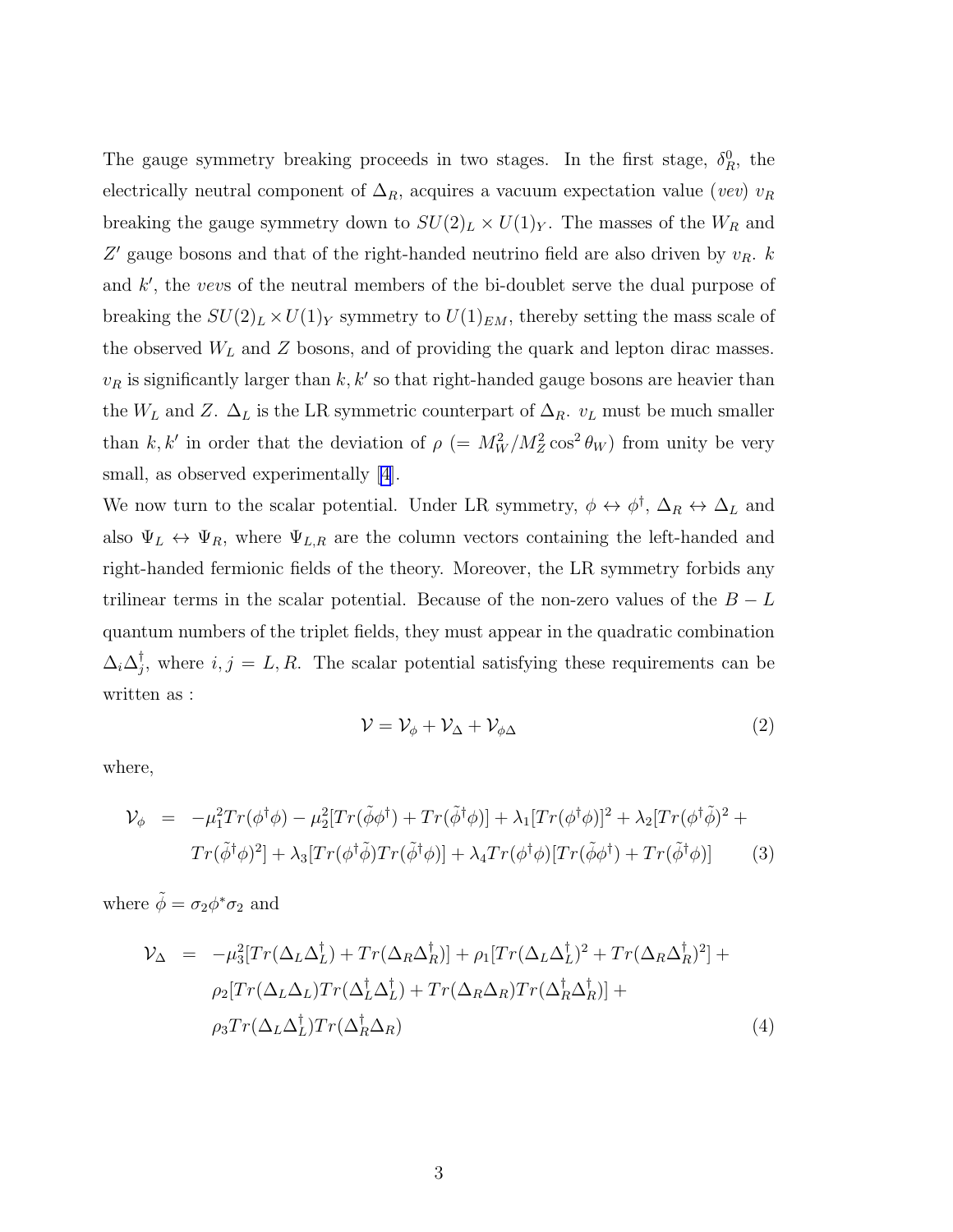$$
\mathcal{V}_{\phi\Delta} = \alpha_1 Tr(\phi^{\dagger} \phi) [Tr(\Delta_L \Delta_L^{\dagger}) + Tr(\Delta_R \Delta_R^{\dagger})]
$$
  
\n
$$
+ \alpha_2 [Tr(\tilde{\phi}^{\dagger} \phi) + Tr(\tilde{\phi} \phi^{\dagger})] [Tr(\Delta_L \Delta_L^{\dagger}) + Tr(\Delta_R^{\dagger} \Delta_R)]
$$
  
\n
$$
+ \alpha_3 [Tr(\phi \phi^{\dagger} \Delta_L \Delta_L^{\dagger}) + Tr(\phi^{\dagger} \phi \Delta_R \Delta_R^{\dagger})]
$$
  
\n
$$
+ \alpha_4 [Tr(\tilde{\phi} \tilde{\phi}^{\dagger} \Delta_L \Delta_L^{\dagger}) + Tr(\tilde{\phi}^{\dagger} \tilde{\phi} \Delta_R \Delta_R^{\dagger})]
$$
\n(5)

The discrete LR symmetry ensures that all the couplings are real and that the potential is CP conserving. The scalar potential may be simplified by imposing some more symmetry. Thus, requiring a  $\phi \to i\phi$  symmetry, the  $\mu_2^2$  as well as the  $\lambda_4$  and  $\alpha_2$  terms can be eliminated. In the above expression for the scalar potential, quartic terms of the form  $\phi \Delta_R \phi^{\dagger} \Delta_L^{\dagger} + \phi^{\dagger} \Delta_L \phi \Delta_R^{\dagger}$  have been excluded. In the literature these terms are usually dropped by appealing to some suitable symmetry [\[5](#page-16-0)]. The conditions following from the minimization of the potential are:

$$
k'[\lambda_1(k^2 + k'^2) + 2(2\lambda_2 + \lambda_3)k^2 + (\alpha_1 + \alpha_3)(v_L^2 + v_R^2)/2 - \mu_1^2] = 0
$$
 (6)

$$
k[\lambda_1(k^2 + k'^2) + 2(2\lambda_2 + \lambda_3)k'^2 + (\alpha_1 + \alpha_4)(v_L^2 + v_R^2)/2 - \mu_1^2] = 0
$$
 (7)

$$
v_L[\ \rho_1 v_L^2 + \rho_3 v_R^2 / 2 + \alpha_1 (k^2 + k'^2) / 2 + (\alpha_3 k'^2 + \alpha_4 k^2) / 2 - \mu_3^2] = 0 \tag{8}
$$

$$
v_R[\ \rho_1 v_R^2 + \rho_3 v_L^2 / 2 + \alpha_1 (k^2 + k'^2) / 2 + (\alpha_3 k'^2 + \alpha_4 k^2) / 2 - \mu_3^2] = 0 \tag{9}
$$

An examination of the charged gauge boson mass matrix (not presented here) shows that the mixing between  $W_L^{\pm}$  and  $W_R^{\pm}$  is proportional to the product  $kk'$ . The tight limits on any right-handed admixture in the observed weak interactions constrain this product to be very near zero [\[7](#page-16-0)] and in the remaining analysis we take  $k' = 0$ , in consonance with eq. (6). From eq. (9), since  $v_R \neq 0$  to break  $SU(2)_R$ , one gets in this limit:

$$
\mu_3^2 = \rho_1 v_R^2 + \frac{\alpha_1 + \alpha_4}{2} k^2 + \rho_3 v_L^2 / 2 \tag{10}
$$

Using this relation and  $k' = 0$  in eq. (8) one obtains:

$$
(2\rho_1 - \rho_3)v_L(v_R^2 - v_L^2) = 0
$$
\n(11)

This relation can be satisfied by choosing either  $v_L = 0$  or  $2\rho_1 = \rho_3$ . If  $v_L$  is nonvanishing then a global symmetry of the theory – identified with lepton number if  $\Delta_L$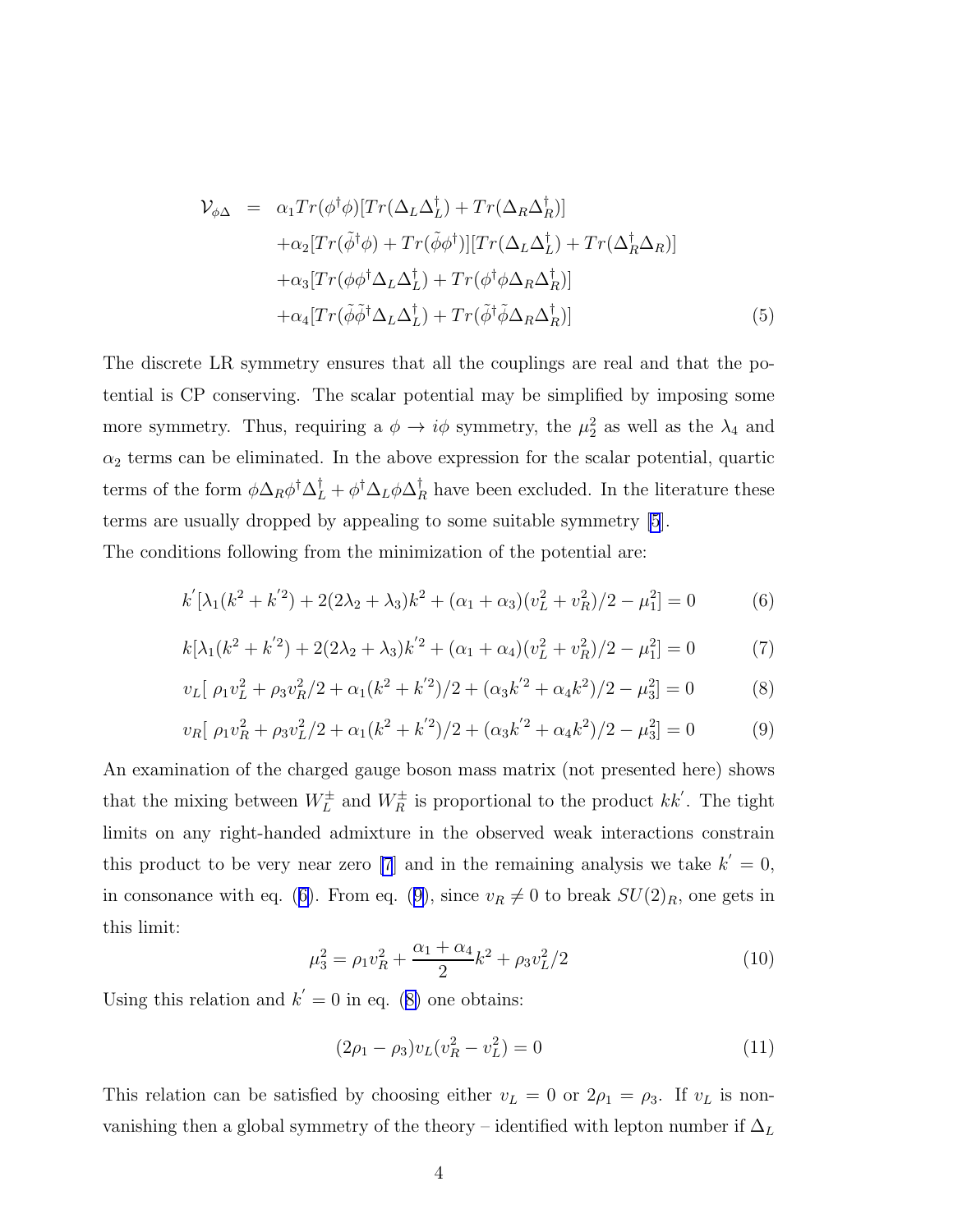<span id="page-5-0"></span>has majorana couplings to leptons – is spontaneously broken resulting in a massless (goldstone) mode. Such a 'triplet majoron' is ruled out by the Z-decay data because the latter can decay to a pair of such massless states with full strength, enhancing its invisible decay width beyond the very stringent experimental constraints. Therefore we choose the other alternative, namely,  $v_L = 0$  [\[8\]](#page-16-0). The minimization conditions now become:

$$
\mu_1^2 = \lambda_1 k^2 + \frac{\alpha_1 + \alpha_4}{2} v_R^2, \quad \mu_3^2 = \rho_1 v_R^2 + \frac{\alpha_1 + \alpha_4}{2} k^2 \tag{12}
$$

along with  $v_L$ ,  $k' = 0$ . Utilizing the above relations, the mass matrices for neutral and charged scalars in the  $\phi_1$ ,  $\phi_2$ ,  $\Delta_L$ ,  $\Delta_R$  basis can be simplified. Thus for real parts of the neutral scalars (CP even scalars):

$$
\mathcal{M}_{0r}^{2} = \begin{pmatrix} 4\lambda_{1}k^{2} & 0 & 0 & (\alpha_{1} + \alpha_{4})kv_{R} \\ 0 & 4(\lambda_{3} + 2\lambda_{2})k^{2} + (\alpha_{3} - \alpha_{4})v_{R}^{2} & 0 & 0 \\ 0 & 0 & (\rho_{3} - 2\rho_{1})v_{R}^{2} & 0 \\ (\alpha_{1} + \alpha_{4})kv_{R} & 0 & 0 & 4\rho_{1}v_{R}^{2} \\ 13) & 0 & 0 & 0 \end{pmatrix}
$$

and for the imaginary parts (CP odd pseudoscalars):

$$
\mathcal{M}_{0i}^2 = \begin{pmatrix} 0 & 0 & 0 & 0 \\ 0 & 4(\lambda_3 - 2\lambda_2)k^2 + (\alpha_3 - \alpha_4)v_R^2 & 0 & 0 \\ 0 & 0 & (\rho_3 - 2\rho_1)v_R^2 & 0 \\ 0 & 0 & 0 & 0 \end{pmatrix}
$$
(14)

For the singly-charged scalars one has:

$$
\mathcal{M}_{\pm}^{2} = \begin{pmatrix}\n(\alpha_{3} - \alpha_{4})v_{R}^{2}/2 & 0 & 0 & (\alpha_{3} - \alpha_{4})kv_{R}/2\sqrt{2} \\
0 & 0 & 0 & 0 \\
0 & 0 & (\rho_{3} - 2\rho_{1})v_{R}^{2}/2 + (\alpha_{3} - \alpha_{4})k^{2}/4 & 0 \\
(\alpha_{3} - \alpha_{4})kv_{R}/2\sqrt{2} & 0 & 0 & (\alpha_{3} - \alpha_{4})k^{2}/4\n\end{pmatrix}
$$

while for the doubly-charged scalar mass matrix:

$$
\mathcal{M}^2_{\pm\pm} = \begin{pmatrix} (\alpha_3 - \alpha_4)k^2/2 + (\rho_3 - 2\rho_1)v_R^2/2 & 0\\ 0 & 2\rho_2v_R^2 + (\alpha_3 - \alpha_4)k^2/2 \end{pmatrix}
$$
(16)

As expected, there are two massless states each in  $\mathcal{M}_{0i}^2$  and  $\mathcal{M}_{\pm}^2$ , corresponding to the longitudinal modes of the gauge bosons  $Z, Z', W_L$ , and  $W_R$ . From  $\mathcal{M}_{0r}^2$ , it is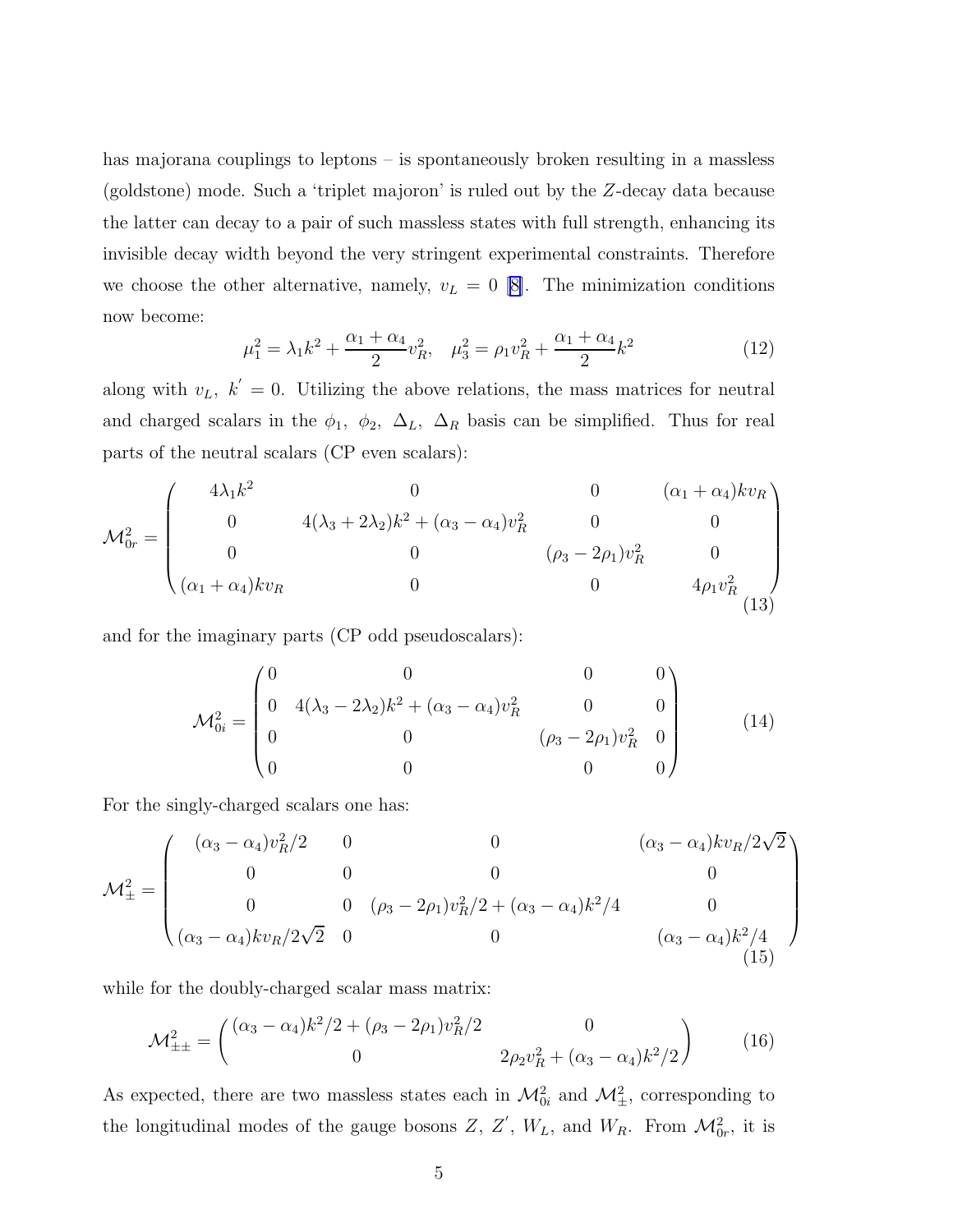<span id="page-6-0"></span>seen that  $\phi_2^{0r}$  and  $\delta_L^{0r}$  are mass eigenstates. The two other eigenstates of this matrix are superpositions of  $\phi_1^{0r}$  and  $\delta_R^{0r}$  with a mixing angle of the order of  $\frac{k}{v_R}$ . The lighter eigenstate, with a mass of the order of  $k$  ( $\sim m_W$ ), is the analogue of the SM higgs boson. Unless some combinations of couplings are small (see later), the mass of all the other scalars (including the singly-charged, doubly-charged and pseudoscalars) are controlled by  $v_R$ .

Theparticular feature of the mass matrices in eqs.  $(13 - 16)$  $(13 - 16)$  $(13 - 16)$  $(13 - 16)$  $(13 - 16)$  that we wish to stress in this work is that, in the chosen  $v_L = 0$ ,  $k' = 0$  limit, all the scalars originating from  $\Delta_L$  are eigenstates of the corresponding mass matrices with the contributions proportional to  $v_R^2$  in the eigenvalues multiplied by the factor  $(\rho_3 - 2\rho_1)$ . If this last factor is small then these states will be light. Now,  $(\rho_3 - 2\rho_1)$  will be exactly vanishing if the gauge group is embedded in a simple grand unifying group  $-e.g.,$  $SO(10)$  Grand Unified Theory (GUT) – so long as that symmetry is unbroken since in the GUT  $\Delta_L$  and  $\Delta_R$  are members of the same irreducible representation of the symmetry group – 126 of  $SO(10)$ , for example. The deviation of the factor from zero can thus be considered as a result of the GUT symmetry breaking. We have examined the renormalisation group evolution of these  $\rho$  couplings from the GUT scale to the TeV scale. When writing down the evolution equations, for simplicity, we have retained only the contributions from the gauge and  $\rho$ -type quartic couplings. We find that for a range of values of the paramters at the GUT scale, the magnitude of the combination $(\rho_3 - 2\rho_1)$  is in the appropriate ballpark [[9\]](#page-16-0). Without confining ourselves to any particular GUT, we examine the phenomenology of the model assuming that the scalars originating from  $\Delta_L$  are not beyond the reach of the present and future colliders.

A tree level relation among the masses of the scalars from the left-handed triplet is apparent from the matrices in eqs.  $(13 - 16)$  $(13 - 16)$ , *viz.*:

$$
2m_{++}^2 = 4m_+^2 - m_0^2 \tag{17}
$$

Here  $m_{++}$ ,  $m_+$  and  $m_0$  are respectively the masses of the doubly-charged, singlycharged, and the neutral scalars. In our subsequent analysis we vary the masses of the scalars over a phenomenologically interesting range, consistent with eq. (17), without delving into the details of the parameters of the scalar potential.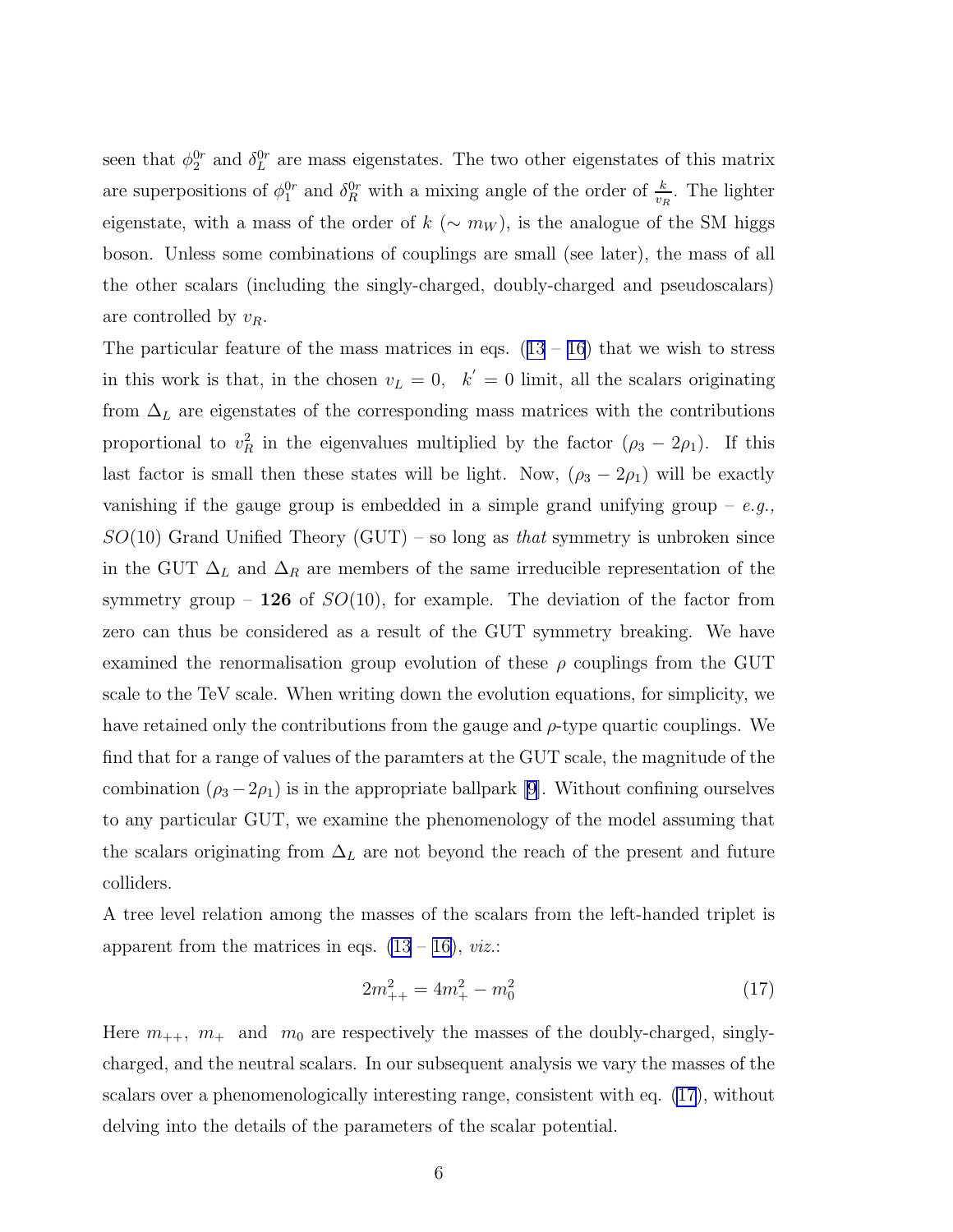<span id="page-7-0"></span>Here it might be mentioned that in our subsequent analysis the mass ordering  $m_{++}^2$  >  $m_+^2 > m_0^2$  has been chosen. The opposite hierarchy of the scalar masses, *viz.*,  $m_0^2 >$  $m_+^2 > m_{++}^2$ , can also be consistent with eq. [\(17\)](#page-6-0). But it implies  $(\alpha_3 - \alpha_4) < 0$  (see eqs.  $(15 - 16)$  $(15 - 16)$  $(15 - 16)$ ) which in turn makes one of the charged scalar mass-squared negative (see eq.([15\)](#page-5-0)). Therefore, we do not conisder this alternative.

Next we list the gauge boson - higgs boson interactions, relevant for our investigation, in the convention where all the momenta are incoming and each rule is to be multiplied by $i(p_1 - p_2)^{\mu} \cos \xi^0$  ( $\xi^0$  is the mixing angle in the  $Z - Z'$  sector [[10\]](#page-16-0).  $p_1$  is the momentum of the first scalar boson and  $p_2$  is that of the second.):

$$
\delta^{0i}\delta^{0r}Z : \frac{-ig}{\cos\theta_W}, \ \ \delta^+\delta^-Z : \frac{-g\sin^2\theta_W}{\cos\theta_W}, \ \ \delta^{++}\delta^{--}Z : \frac{g\cos2\theta_W}{\cos\theta_W}
$$

Finally, we note the majorana interaction of the triplet scalars  $\Delta$  with the leptons:

$$
\mathcal{L} = ih\Psi_i^T C \tau_2 \Delta_i \Psi_i + h.c.; \ \Psi_i \equiv {\binom{\nu}{l}}_i; \ i = L, R \tag{18}
$$

Here C is the dirac charge conjugation matrix and  $\tau_2$  the usual  $SU(2)$  generator. It turns out to be important for our later analysis that the neutral member of the triplet couples only to neutrinos. In this work, we assume the above interaction to be diagonal and proportional to the identity in flavor space. This is the simplest choice but certainly not unique. Off-diagonal entries will drive lepton flavor violation and are constrained from processes like  $\mu \to e\gamma$ ,  $\mu \to eee$ ,  $\tau \to \mu\gamma$ , etc. In view of the tight experimental bounds on these  $[11]$ , we take the liberty to drop the offdiagonal couplings. Even keeping the couplings flavor diagonal, one might admit non-universality. In the standard Yukawa sector, the couplings are proportional to the fermion mass which is not the case here. Rather, we stick to the simplest choice of universal, diagonal couplings[[12\]](#page-16-0). We will illuminate this in some detail in the next section.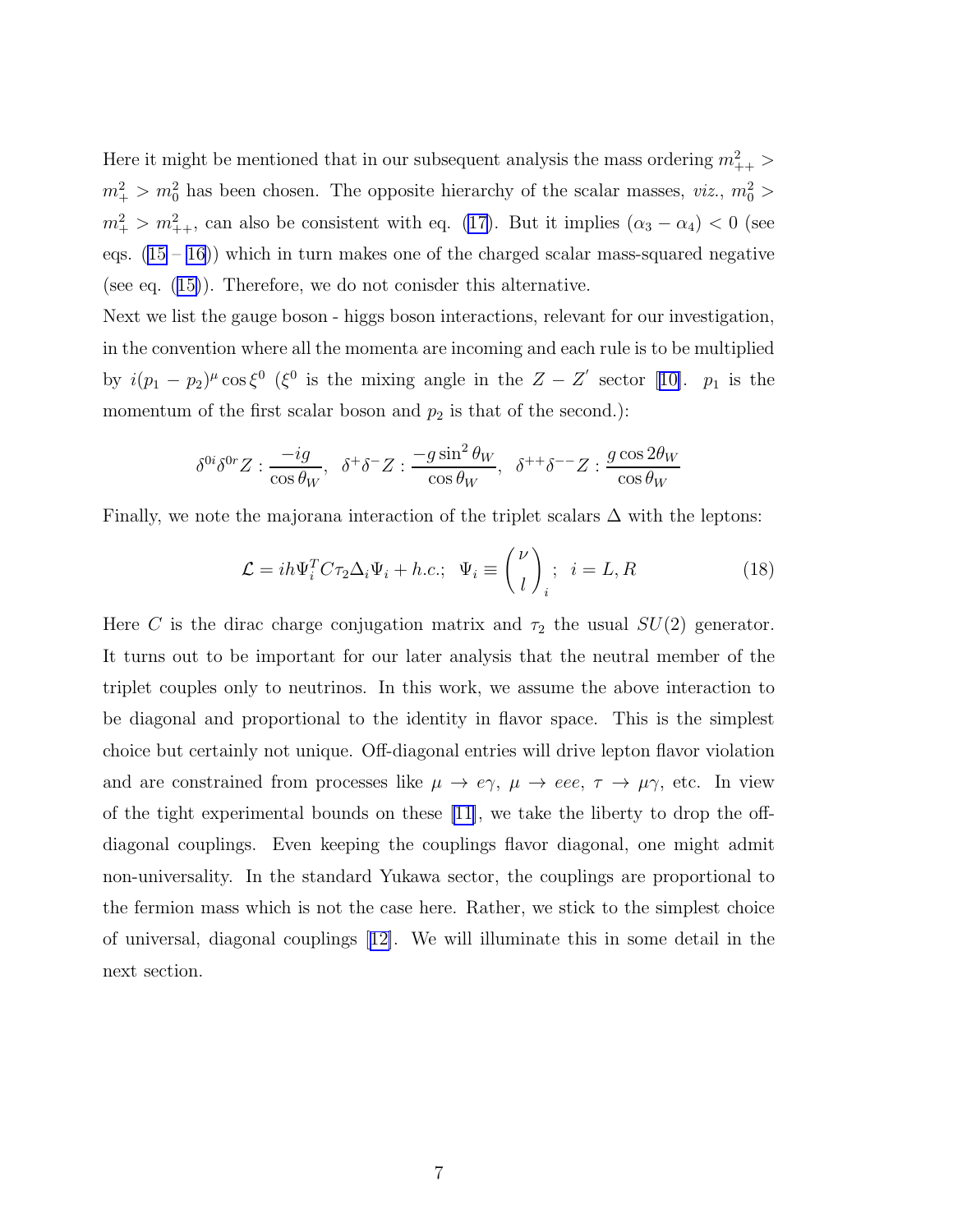## $3$  MASS BOUND ON  $\delta^0$  FROM LEP-II AND PROSPECTS AT NLC

As discussed in the previous section, we are interested in the  $v_L = 0$  scenario. In this limit,  $\delta^0$  does not have any coupling to a pair of Z bosons and cannot be searched for *via* a channel akin to the Bjorken process for the SM higgs  $H$  (*viz.*  $e^+e^- \rightarrow$  $Z(Z^*) \to Z^*(Z)H$  at an electron-positron collider. Instead, one must look for the productionof  $\delta^{0r}$  in association with a  $\delta^{0i}$ . It is seen from eqs. ([13](#page-5-0) - [16\)](#page-5-0) that  $\delta^{0r}$  and  $\delta^{0i}$  are degenerate and are the lightest among the members of the left-handed triplet. Consequently, they will decay to a pair of neutrinos with a 100% branching ratio. Thus, once produced in  $e^+e^-$  collision, they will result in an invisible final state<sup>1</sup>. Therefore, we examine the production of  $\delta^{0r}$   $\delta^{0i}$  pairs accompanied by a photon which gives rise to a single photon and missing energy signal. We have calculated the  $e^+e^- \to \gamma \delta^{0r} \delta^{0i}$  cross-section at a center of mass energy of 182.7 GeV corresponding to LEP-II. The main background for this signal comes from the SM process  $e^+e^- \to \nu \bar{\nu} \gamma$ . As the photon can originate only from one of the initial electrons, a major part of the background will be a peak in the distribution at the photon energy around 90 GeV. This corresponds to  $Z$  production exactly (or almost) on-shell. The distribution also shows the usual bremsstrahlung peak for the photon energy tending to zero. As regards the signal, since  $m_0 < m_Z/2$  is disfavored by the constraint from the Z invisible width, a bump in the photon energy is absent here. Thus if this energy is restricted to be inside a window that excludes the 'radiative return to Z' peak, the background cross-section is reduced significantly without affecting the signal very much. However, after imposing such cuts we find it hardly possible to get a signal with  $5\sigma$  significance at LEP-II. We will return to this issue later in the context of the Next Linear Collider (NLC) which will have higher center of mass energy and more

<sup>&</sup>lt;sup>1</sup>The degeneracy of  $\delta^{0r}$  and  $\delta^{0i}$  is a consequence of the  $\phi \to i\phi$  symmetry that has been imposed, ruling out certain terms in the potential. In the absence of such a symmetry the degeneracy will be removed. In such an event, the heavier of the two will have an additional three body decay mode going to the lighter one and a fermion-anti-fermion pair via a  $Z^*$  exchange. We have checked that forreasonable choices of the coupling h (see eq.  $(18)$  $(18)$ ) this three body mode has a branching ratio of less than 1%.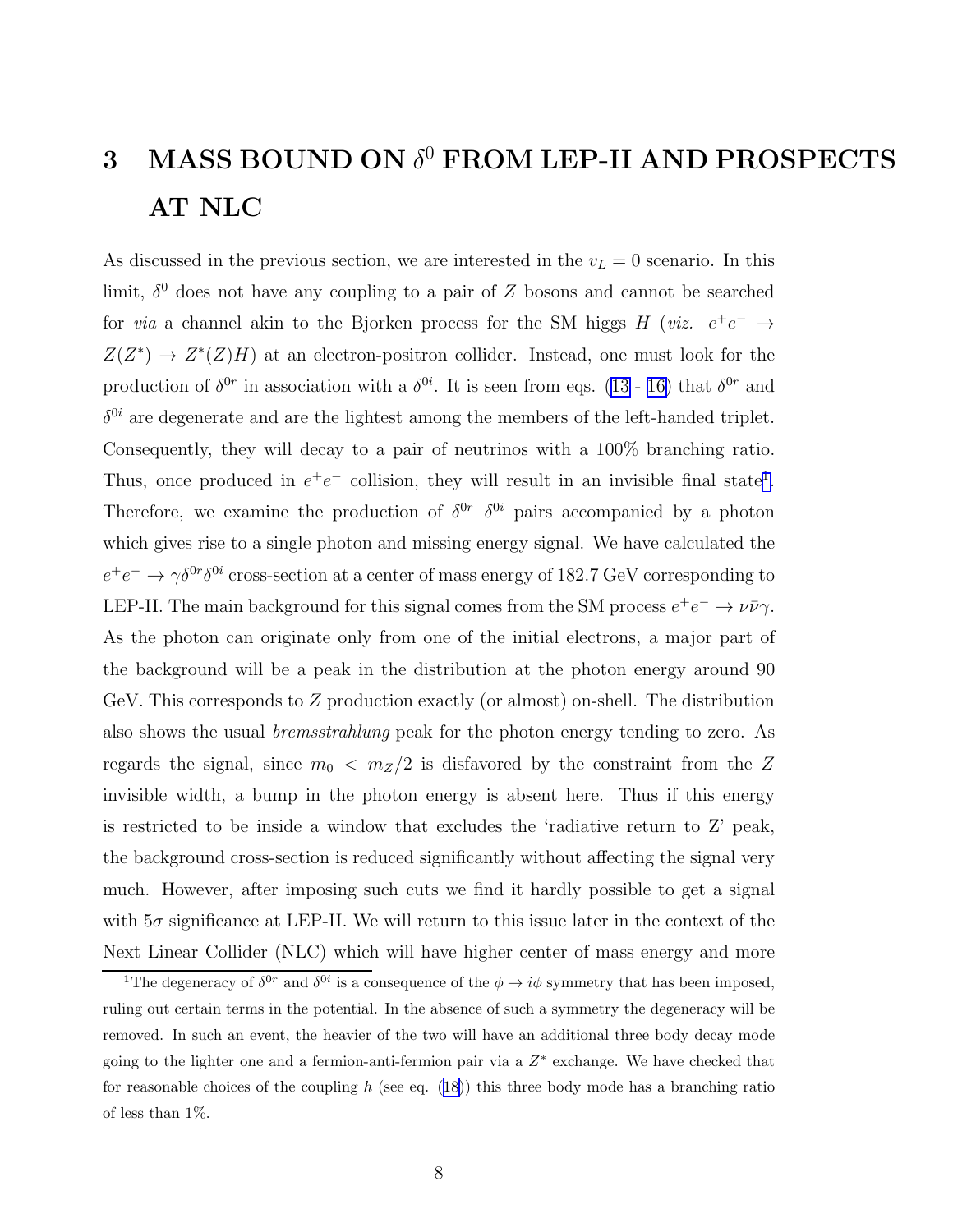luminosity than LEP. As discovery of  $\delta^0$  at LEP-II seems unlikely, it is of interest to look for the bound on  $m_0$  that can be obtained from the data.

To obtain the prediction of the LRM for this process at LEP-II, in addition to the standard Z-exchange, the contribution from a t-channel  $\delta^+$  exchange diagram involveing the  $\delta^+e^+\nu_e$  vertex has to be included. Before proceeding further, let us spend a few words on the upper bounds of these flavor diagonal ∆-lepton-lepton type couplings of majorana nature [\[6](#page-16-0), [14\]](#page-17-0). The  $\delta^+e^+\nu_e$  coupling is constrained from the Bhabha (*viz.*  $e^+e^- \rightarrow e^+e^-$ ) scattering cross-section as follows. In the LRM there is an extra diagram contributing to Bhabha scattering *via*  $\delta^{++}$  exchange which is quadratic in this coupling. The upper bound on it increases with  $m_{++}$  and, in turn (byvirtue of the mass relation, eq. ([17](#page-6-0))), with  $m_+$ . This yields an upper limit on the coupling of around 0.4 when  $m_+$  is 200 GeV which increases to about 4 when the  $\delta^+$  mass is of the order of 1 TeV. The upper bound for the diagonal  $\mu\mu$  coupling can be as high as 10 derived from the measured  $(g - 2)$  of the muon. We found that in all cases, the  $\delta^+$  exchange t-channel diagram only makes a very small contribution to the signal and does not affect our results significantly. As already noted, we exclude flavor non-diagonal couplings like  $\delta^+ e^+ \nu_\mu$ .

In Fig. 1 we present the number of  $e^+e^- \to \gamma + \not{E}$  events in the LRM as a function of  $m<sub>0</sub>$ . As mentioned earlier, the LEP collaborations have searched for the single photon and missing energy final state at LEP-II [\[15, 16\]](#page-17-0). We use the OPAL results as they are most conveniently adapted to our discussion. The following cuts have been used in line with ref. [\[15](#page-17-0)].

$$
x_T^{\gamma} (\equiv E_T^{\gamma}/E_{beam}) > 0.05, \ \ 165^0 > \theta_{\gamma} > 15^0
$$

The OPAL collaboration has observed 191  $\gamma + \vec{\mu}$  events in  $e^+e^-$  collision at  $\sqrt{s}$  $= 182.7$  GeV. The SM prediction for this process is equal to  $201.3 \pm 0.7$  events at the same center of mass energy [\[15\]](#page-17-0). We use these numbers to set bounds on  $m_0$  by requiring that the contribution from the LRM must not exceed the difference between the 95% C.L. upper limit of the measured value and the 95% C.L. lower limit of the SM prediction. This limit is indicated by the dashed horizontal line in Fig. 1. The lower bound on  $m_0$  corresponds to the point of intersection of the cross-section curve with this line and is seen to be equal to about 55.4 GeV.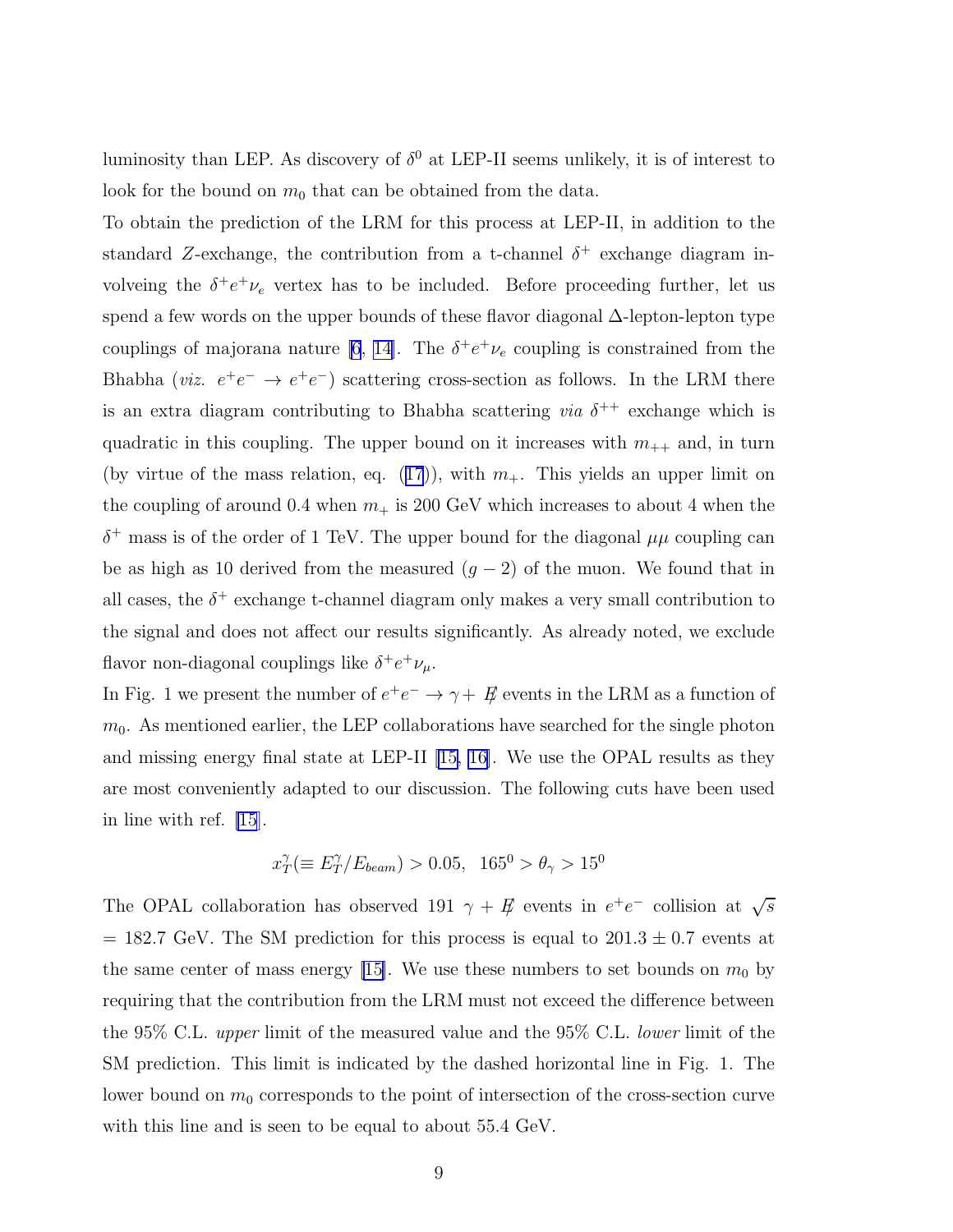Now we turn to investigate the prospect of discovery of the  $\delta^0$  at the Next Linear Collider with a center of mass energy 500 GeV. As earlier, we consider the  $\gamma + E/2$ signal and use the following cuts to enhance the signal over background.

$$
0.5 > x_T^{\gamma} > 0.05
$$
,  $175^0 > \theta_{\gamma} > 5^0$ , missing mass > 100 GeV.

The matrix element squared for the background  $e^+e^- \to \gamma \nu \bar{\nu}$  process for this analysis and for the SM backgrounds in the following sections have been calculated using the package MADGRAPH [\[17](#page-17-0)] and the HELAS [\[18\]](#page-17-0) subroutines. The cut on the photon energy and on the missing mass (invariant mass of the system recoiling against the photon) helps to remove the events coming from the production of an on-shell Z and its subsequent decay to neutrinos, thus reducing the background to a large extent. But the signal itself is rather small at the NLC and, as evident from Fig. 2 where the significance has been shown as a function of  $m_0$ , a  $5\sigma$  effect is possible upto about 110 GeV (and with  $3\sigma$  upto 150 GeV) essentially due to the higher luminosity. For a neutral scalar mass larger than 200 GeV, the number of signal events falls rapidly so that the significance goes below 1. Therefore, it will be possible to exclude  $m_0$  upto 160 – 165 GeV at 95% C.L. if no excess of  $\gamma + \vec{E}$  signal is seen at the NLC.

## $4$  LOOKING FOR THE  $\delta^+$  AT TEVATRON AND LHC

Now we turn to the pair-production and detection possibilities of the singly-charged scalar  $\delta^+$  at hadron colliders. Since  $v_L = 0$  has been chosen,  $\delta^+ W^- Z$  couplings are absent and  $\delta^{\pm}$  will decay only to a lepton and its neutrino. As already mentioned, we assume that the  $\delta^{\pm}$  couples to the three lepton generations with equal strength and base this discussion on the supposition that the leptonic decay modes are dominant; *i.e.*, the  $\delta^{\pm}$  will decay to a lepton and its anti-neutrino, branching ratio for each family being 33.33%. Thus, the pair produced charged scalars will give rise to two leptons plus missing energy in the final state.

Before proceeding with the analysis, it is important to consider what other decay modes might be possible for the  $\delta^{\pm}$ . Since the couplings of the scalars are chosen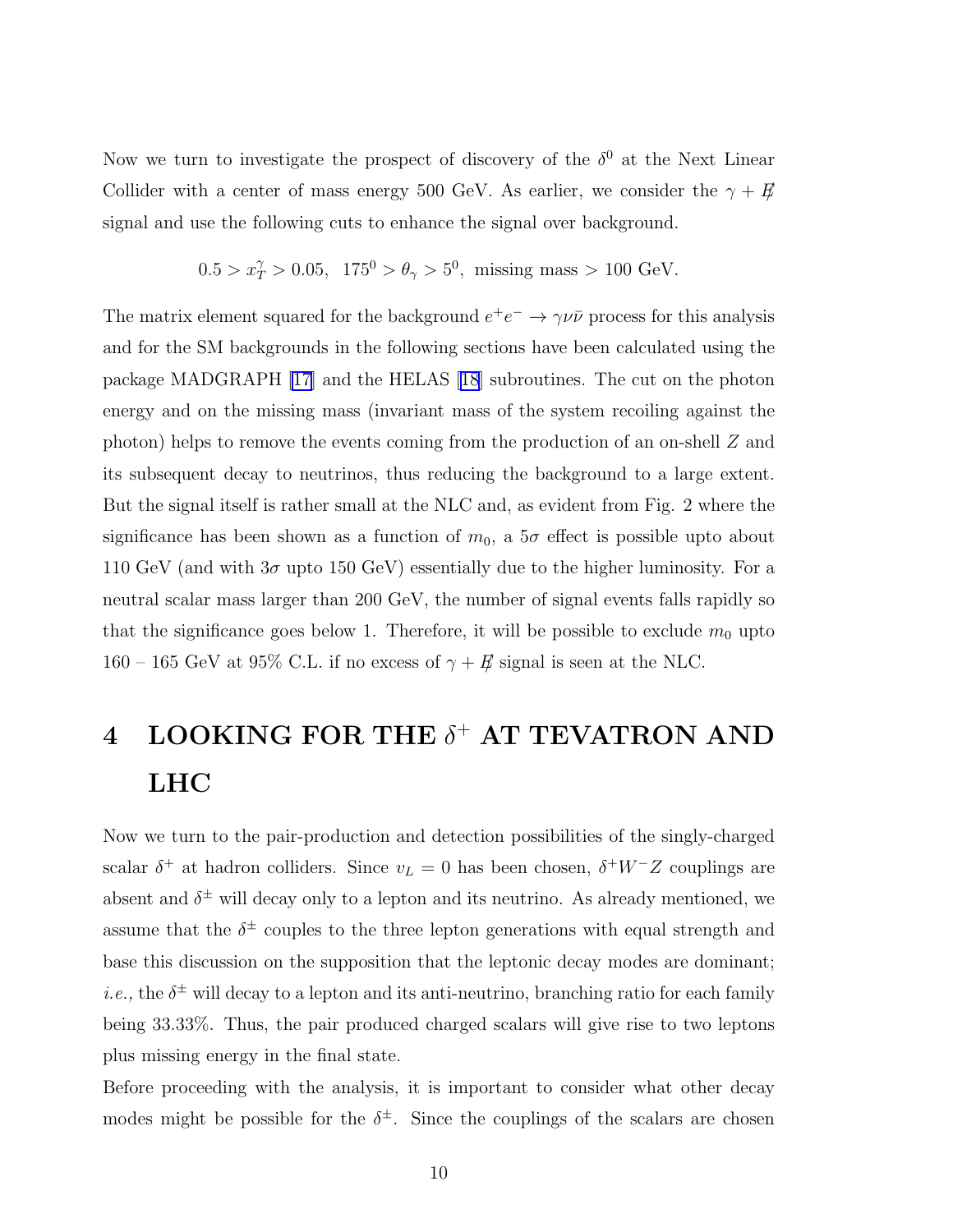diagonal in lepton flavor, decays of  $\delta^{\pm}$  to a charged lepton and a neutrino of a different flavor are ruled out. An important allowed mode will be *via* the  $\delta^+ W^-_L \delta^0$  coupling. This decay may be a two-body or a three-body one depending on the kinematics. Leptonic decay of the  $W$  (on-shell or off-shell) will result in the same lepton plus missing energy mode. But this channel is suppressed by phase space. Therefore the assumption that the  $\delta^{\pm}$  decays to 3 families of charged leptons and their neutrinos with 100% branching ratio ( $b^+=1$ , where  $b^+$  is the total leptonic branching ratio), may be an overestimate to some extent for higher  $m_+$  but not unrealistic. Some of these issues are discussed in greater detail in Ref. [\[6](#page-16-0)]. (For comparison, we make brief remarks about the results which obtain in the situation where the total leptonic branching ratio is reduced to half this value.)

The SM background to the process is greatly reduced by considering the case when the two final state leptons are of different flavor. Since the detection of  $\tau$  at a hadron collider is not as efficient as that of the other leptons, our stress is on the  $e^{\pm}\mu^{\mp}p_T$ signatures. For these cases, there are no contributions to the background from onshell and off-shell Z and photon Drell-Yan processes. Further, there is no background from  $l^+l^-\gamma$  production where the photon evades detection giving rise to missing  $p_T$ . In the analysis presented below a parton level Monte-Carlo generator using CTEQ-3M set of parton distributions [\[19\]](#page-17-0) has been used.

The potential source of background for the above signal is from on-shell and off-shell W pair production. Another class of backgrounds arise from fake events where a quark jet is misidentified as an electron or muon. Missing energy in such events comes from two sources; 1) the mismeasurement of the jet energy, and 2) from a gluon or photon which is radiated from a quark and evades detection. The typical misidentification probablity of a jet as an electron is around 2%. The contribution from the qqg background (where the gluon is outside the rapidity coverage and both quarks fake leptons) is found to be about 0.8 fb to be compared with the genuine  $e\mu p_T$  background of the order of 0.1 pb. Therefore, in the following analysis fake backgrounds are not considered any further.

Another source of  $e\mu$  background would be from the decay of Drell - Yan  $\tau$  pairs. These  $\tau$  pairs are back-to-back in the  $p<sub>T</sub>$  plane and are sufficiently energetic such that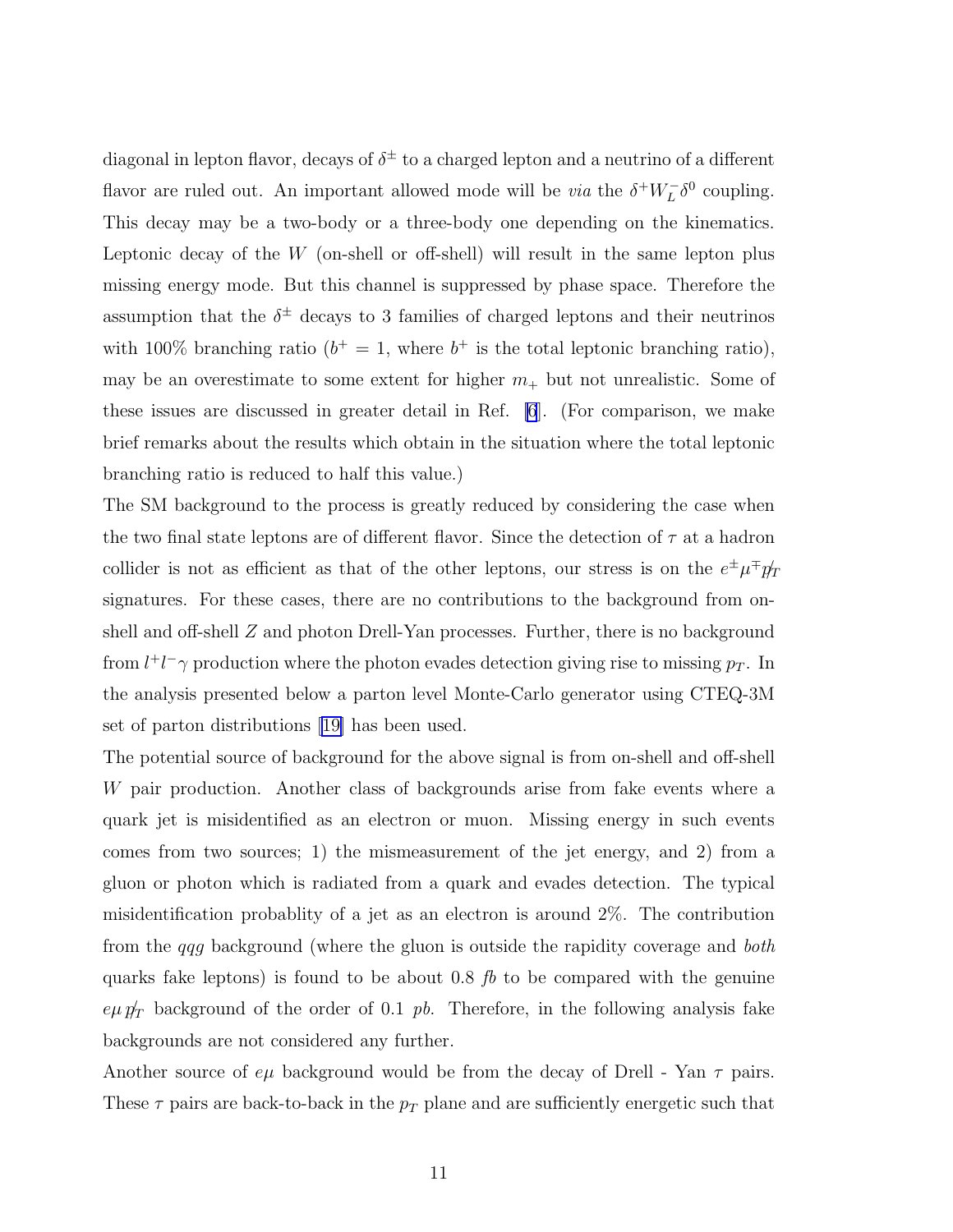the electron or muons coming from their decay are also moving in the same direction. So the e and  $\mu$  are also back-to-back in the  $p_T$  plane. We applied a  $\Delta \phi_{e\mu} < 160^{\circ}$  cut which hardly reduces the signal but removes this background completely.

We now turn to the detection possibilities. The kinematic distribution of the signal and background events are similar. We present in Fig. 3 the missing  $p<sub>T</sub>$  distribution of the signal and the background at the Tevatron. For the signal, a representative value of  $m_+$  equal to 100 GeV has been chosen. One can see from Fig. 3 that for lower values of  $p_T^{mis}$ , the background is an order of magnitude larger than the signal but it falls rapidly and becomes less than the signal for  $p_T^{mis} > 100 \text{ GeV}$ . The  $p_T$  spectrum of the leptons for the signal and the background also show similar characteristics and are not presented.

The following cuts are imposed in line with the Tevatron detectors:

$$
p_T^l > 35 \text{ GeV}, |\eta^l| < 3, \ \Delta R_{e\mu} > 0.5, \ p_T^{missing} > 80 \text{ GeV}
$$

The cut on the missing  $p_T$  is very effective in reducing the background. Still this does not give enough boost to the signal-to-background ratio with the present collected luminosity. But with an increased luminosity of 25 fb<sup>-1</sup> (at Tevatron II) the  $5\sigma$ discovery limit extends upto a charged scalar mass of 140 GeV. This is shown in Fig. 4.

For LHC, the cross-section and luminosity being higher, more stringent cuts can be employed. For example, using

$$
p_T^l > 50 \text{ GeV}, |\eta^l| < 3, \ \Delta R_{e\mu} > 0.5, \ p_T^{\text{missing}} > 100 \text{ GeV}
$$

in Fig. 4 we plot the significance of the signal. It can be seen that the  $5\sigma$  discovery limit of  $m_+$  is 240 GeV for an integrated luminosity of 100 fb<sup>-1</sup>.

In this discussion, the branching ratio of the  $\delta^+$  decaying to leptons has been chosen to be 100%  $(b^+ = 1)$ . We can be more conservative and assume the value of  $b^+$  to be equal to 0.5 in which case the signal and hence also the significance will reduce to one fourth of their values above. It is straightforward to check from Fig. 4 that for both the Tevatron and the LHC a signal with  $5\sigma$  significance can no longer be achieved. For LHC the 2.5 $\sigma$  discovery limit is  $m_+ = 190$  GeV. It may be worth mentioning that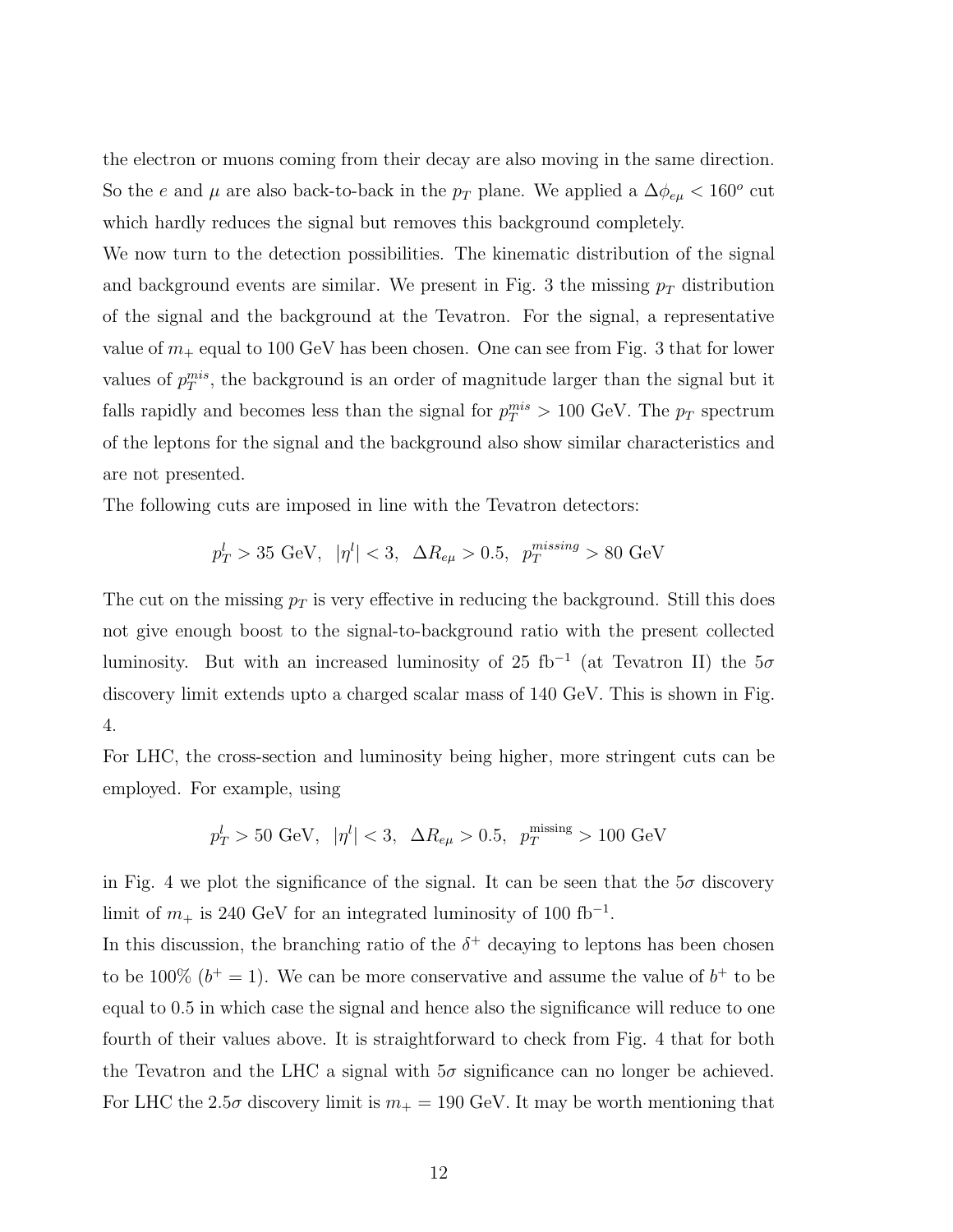in the above analysis we always demand that the number of signal events be at least equal to 5.

# 5 PRODUCTION AND DETECTION OF  $\delta^{++}$  AT LHC

We now turn to the production and detection of the doubly-charged scalars, the heaviest among the members of the left-handed triplet<sup>2</sup>. First consider the pair production of  $\delta^{++}$ . One might expect that this production cross-section is lower than that for the lighter  $\delta^+$ . But this kinematic suppression is more than compensated by the fact that the  $\delta^{++}\delta^{--}$  coupling to  $\gamma$  (and Z) is twice (almost) that of the  $\delta^{+}\delta^{-}$ . The $\delta^{++}$  will dominantly decay [[21](#page-17-0)] to a pair of like sign leptons, thus giving rise to a spectacular four lepton signal. As in the case of  $\delta^+$ , here again there are some other decay modes of  $\delta^{++}$  which may compete with the like-sign di-lepton channel but over a wide mass range the latter dominates[[6](#page-16-0)]. When presenting the results for  $\delta^{++}$  production and decay we set the *ll* branching ratio to 100\%  $(b^{++} = 1)$ . Results for any other value of  $b^{++}$ , say x, can be readily obtained from these since the number of signal events is simply reduced by an appropriate factor,  $x^2$ , while the background is unaffected.

The main source of background for this process is from the hadronic four lepton production. Considering the case when one scalar decays to a pair of electrons  $(e^-e^-)$ while the other decays to a pair of muons  $(\mu^+\mu^+)$ , one can easily see that this final state has no SM background at all since the detector can identify[[22\]](#page-17-0) the particle charge<sup>3</sup>

We apply the following set of acceptance cuts for the LHC:

 $p_T^l > 20 \text{ GeV}, \quad |\eta^l| < 3.0, \quad \Delta R_{ll} > 0.5$ 

<sup>&</sup>lt;sup>2</sup>To our knowledge, the detection possibilities of the  $\delta^{++}$  of the LRM at hadron colliders has not been discussed in detail in the literature[\[20\]](#page-17-0). However, the production at colliders of doubly-charged scalars, in general, has been examined.

<sup>&</sup>lt;sup>3</sup>If all the leptons are of the same flavor then the signal would be *e.g.*,  $e^+e^+e^-e^-$ . The SM background for this particular final state is small but non-zero. However, the requirement  $M_{e^-e^-}$  =  $M_{e^+e^+}$  will remove these 4e SM events.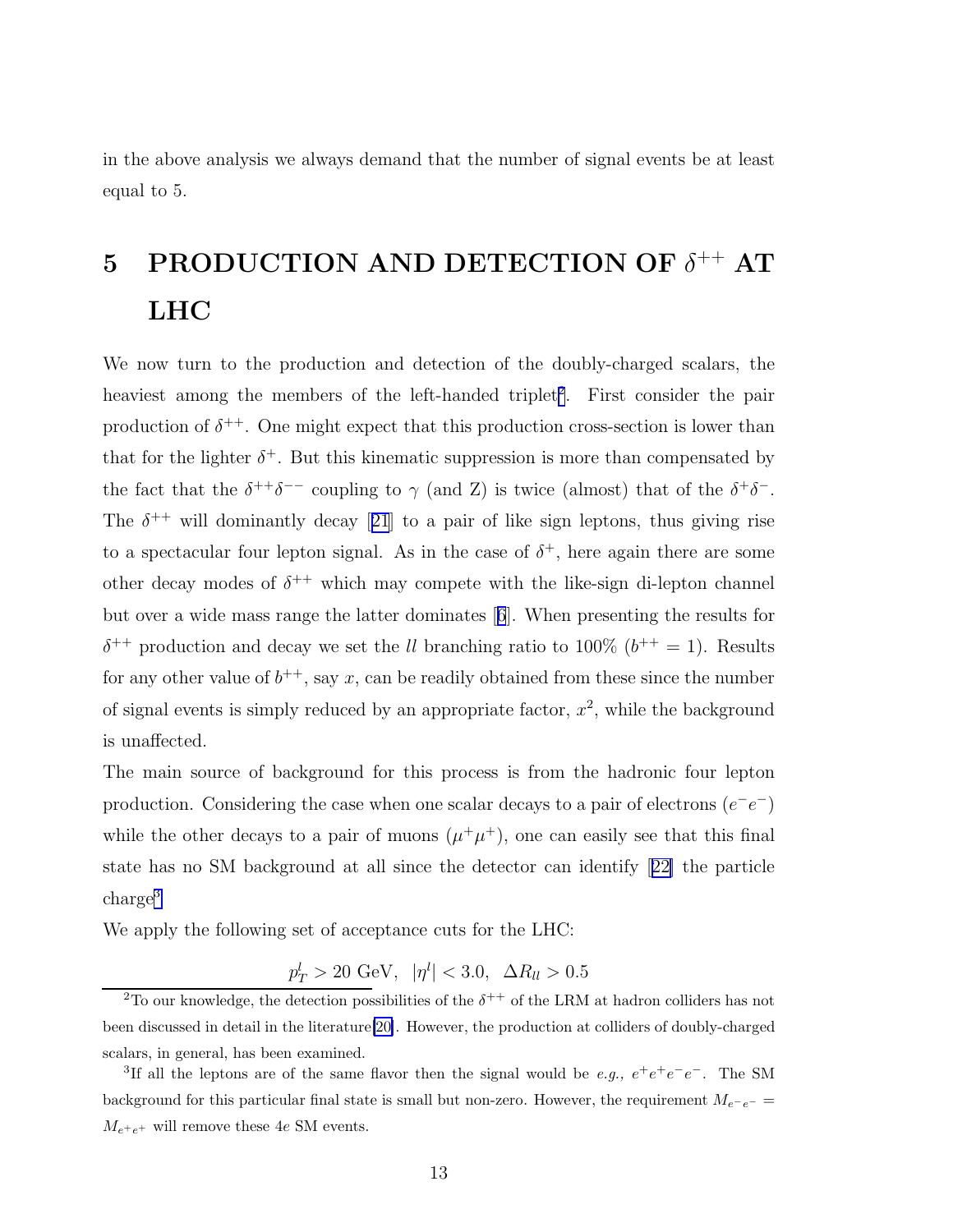In Fig. 5 we plot the number of expected events as a function of  $m_{++}$ . As there is no background for this signal, 5 events may be considered as a benchmark for the discovery. From the figure we see that one can go upto a  $\delta^{++}$  mass of 850 GeV with a proposed LHC integrated luminosity of 100 fb<sup>-1</sup>. If  $b^{++}$  equals 0.5, *i.e.*, the leptonic modes account for only half the total width, then  $m_{++}$  upto about 640 GeV can be explored satisfying the '5 events' criterion.

One may be more conservative and ask about the significance of the signal if charge identification of the leptons is not very efficient[[22\]](#page-17-0). For this purpose, we also calculated the SM cross-section for the process  $pp \to e^+e^-\mu^+\mu^-$  using a parton level Monte-Carlo generator. We assume here the worst case scenario, namely, that one cannot identify the lepton charges at all. Thus the above background can mimic the signal. The main contribution to the background originates from the on-shell production of a pair of  $\mathbb{Z}_8$ . We also note that for signal events the invariant mass for the pair of electrons must be equal to that of the muon pair. Apart from the kinematic cuts given above we impose further cuts,  $M_{ee} \simeq M_{\mu\mu} > 100$  GeV. This removes all events coming from the decay of two on-shell Zs. The presence of the background cannot reduce the prominence of the signal very much. The number of background events in the bins of invariant mass are orders of magnitude less than those from the signal. At  $M_{ee} = 150 \text{ GeV}$ , the number of background events is around .01 compared to a signal of  $6 \times 10^3$ . The SM background falls to  $10^{-6}$  at  $M_{ee} = 600$  GeV where the signal from LRM is nearly equal to 20. This is mainly due to the kinematic cut used to remove the events coming from the decay of the Zs. For the remaining events, either from off-shell  $Z$  or photon, it is highly unlikely that the invariant mass of the muon pair will be the same as that of the electron pair. Thus, non-observation of this spectacular  $ee\mu\mu$  signal at the LHC will help to exclude the  $\delta_L^{++}$  mass upto about 650 GeV.

We have also estimated the prospect of a search for the  $\delta^{++}$  at the Tevatron. But with the lower center of mass energy compared to the LHC and with a luminosity of 25 fb <sup>-1</sup> (*i.e* at the upgraded Tevatron) one can reach  $m_{++}$  upto only 275 GeV if 5 events are set as a benchmark for discovery (see Fig. 5).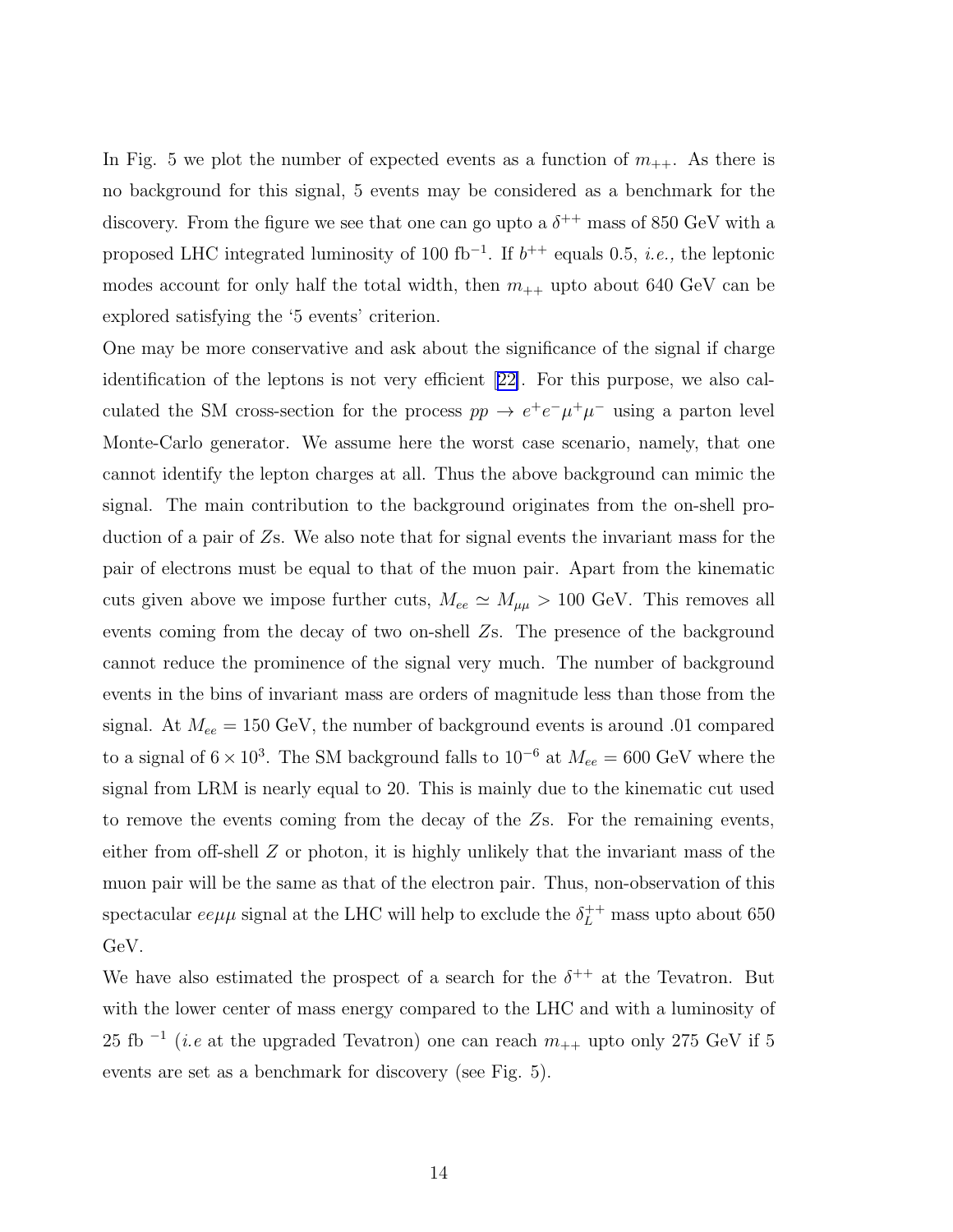### 6 CONCLUSIONS

We examined the minimal version of the Left-Right Symmetric model, specifically the phenomenology of the left-handed triplet scalars. In general, all the scalars barring one can be heavy (of the scale 1 TeV or more). But some choices of the scalar potential couplings, which are motivated by GUT ideas, can keep the masses of the scalars from the left-handed triplet in the scale of  $m_W$ . The neutral one of these scalars can only decay to neutrinos. So this decay is invisible. We have put a new bound on the mass of such a neutral scalar from the LEP-II measurement of the  $e^+e^- \rightarrow \gamma + E$ cross-section and examined the reach of the NLC to explore  $m_0$ .

We have also investigated the production and detection of the singly-charged and doubly-charged scalars at the Tevatron and the LHC and compared the signal with the SM background. For the doubly-charged scalar signal there are basically no SM background events to compare with. The detection of such doubly-charged (as well as singly-charged) scalars at the LHC look quite promising. At the Tevatron with increased integrated luminosity, detection of a singly-charged scalar is possible upto a mass of 140 GeV while for the LHC the mass reach for  $5\sigma$  discovery is around 240 GeV. The doubly-charged scalar can be probed at the LHC upto a mass of about 600 GeV.

#### Acknowledgements

This research is supported by the Council of Scientific and Industrial Research, India. AR acknowledges partial support from the Department of Science and Technology, India.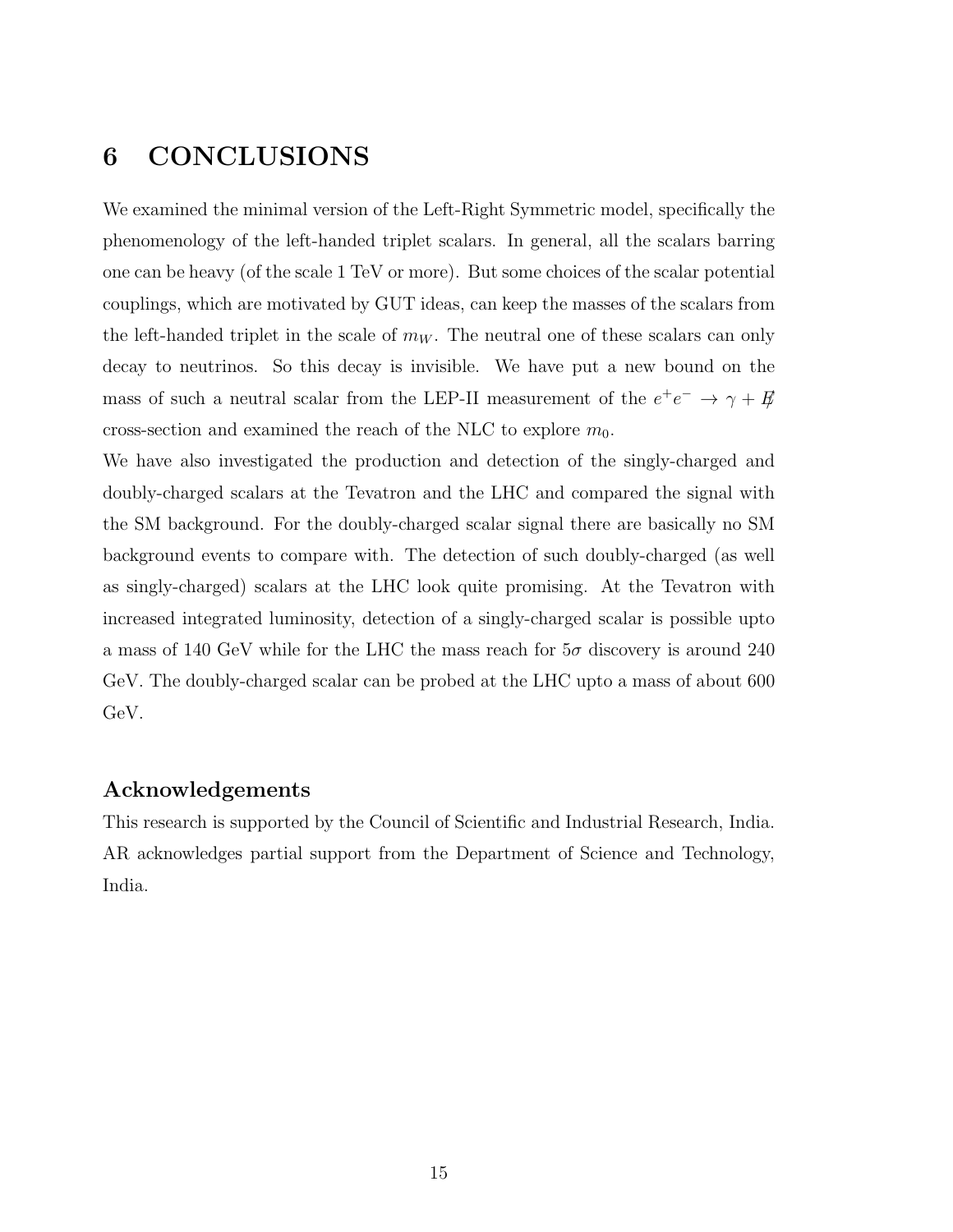### <span id="page-16-0"></span>References

- [1] The ALEPH collaboration, R. Barate, *et al., Phys. Lett.* **B440,** 403 (1998).
- [2] J.C. Pati and A. Salam, Phys. Rev. D10, 275 (1974); R.N. Mohapatra and J.C. Pati, *ibid.* **D11**, 566, 2558 (1975); G. Senjanovic and R.N. Mohapatra, *ibid.* D12, 1502 (1975); ibid. D23, 165 (1981).
- [3] N.G. Deshpande, *et al., ibid.* **D44,** 837 (1991) and references therein.
- [4] LEP Working Group report, M. Martinez, *et al., Rev. Mod. Phys.* **71**, 575 (1999).
- [5] See, for example, F.I. Olness and M.E. Ebel, Phys. Rev. D32, 1769 (1985). It needs to be mentioned, however, that the symmetry under consideration will also forbid either some majorana or dirac Yukawa couplings [6, 3].
- [6] J.F. Gunion, *et al., Phys. Rev.* **D40,** 1546 (1989).
- [7] G. Bhattacharyya, *et al., ibid.* **D47,** 3693 (1993).
- [8] Notice that one can no longer generate majorana masses for the left-handed neutrinos. However, in the usual see-saw formulation, this entry of the mass matrix is often neglected anyway.
- [9] For example, if we choose  $\rho_1 = .05$ ,  $\rho_2 = .1$ ,  $\rho_3 = .1$  at the GUT scale satisfying the  $\rho_3 - 2\rho_1 = 0$  requirement, the magnitude of  $\sqrt{\rho_3 - 2\rho_1}$  becomes 0.05 at the TeV scale, which is in the appropriate range. On the other hand the couplings become greater than unity at the TeV scale if they are assigned large values like  $\rho_1 = .5, \ \rho_2 = 1, \ \rho_3 = 1$  at the GUT scale.
- [10] LEP electroweak data suggests this mixing angle to be very small. G. Bhattacharyya, *et al., Mod. Phys. Lett.*  $\mathbf{A6}$ , 2557 (1991); M. Czakon, J. Gluza, and M. Zralek, [hep-ph/9904216](http://arxiv.org/abs/hep-ph/9904216).
- [11] C. Caso, *et al., Eur. Phys. J.* **C3**, 1 (1998).
- [12] Recently, an experiment at PSI has reported (K. Jungman, invited talk at PAS-COS98 (1998)) a bound on the product of the diagonal couplings of the first two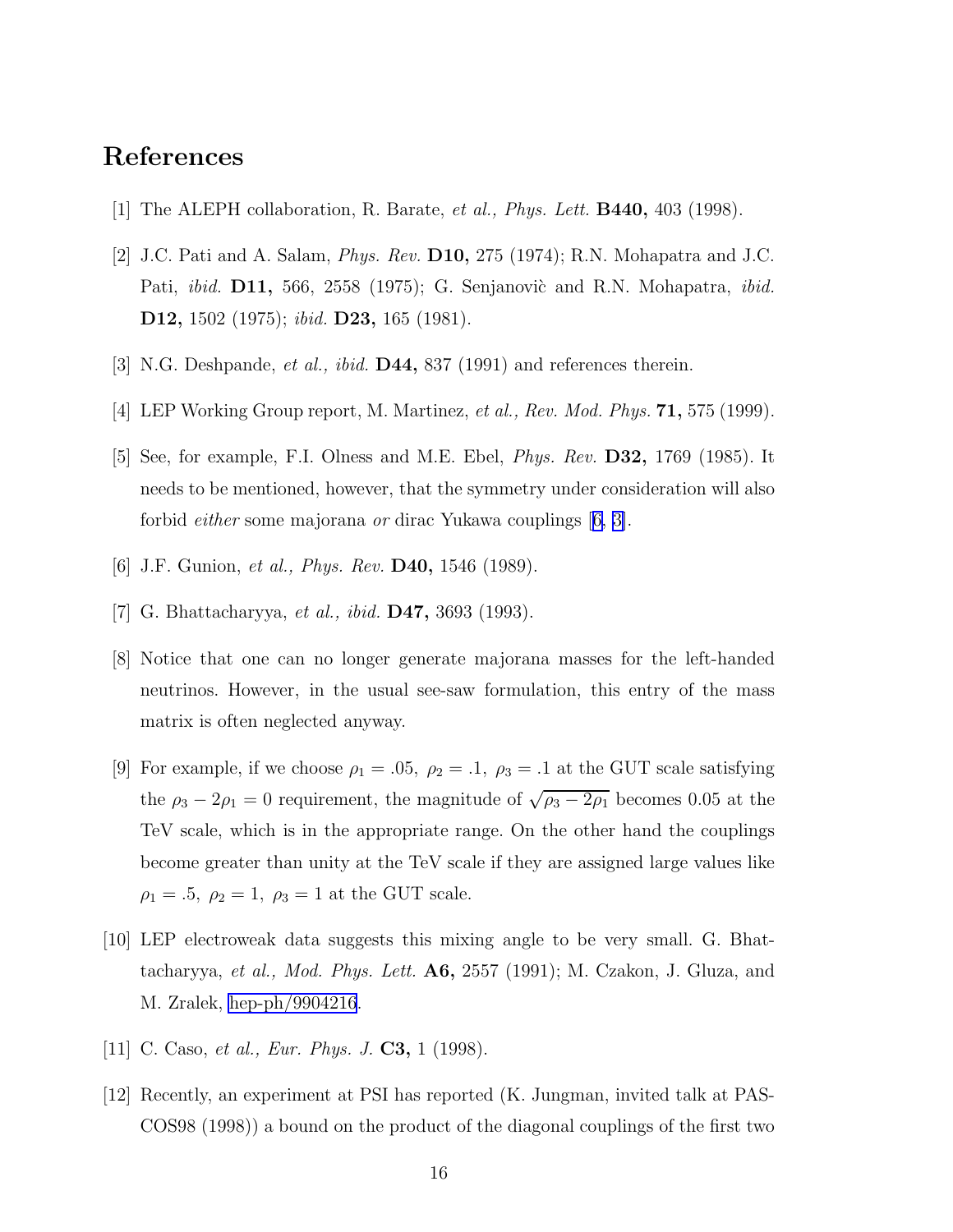<span id="page-17-0"></span>generations while the third generation coupling is unconstrained. Some authors, e.g., [13], choose the couplings taking this result into consideration.

- [13] B. Dutta and R.N. Mohapatra, Phys. Rev. D59, 015018 (1999).
- [14] M. Raidal, DESY 98-126, 1998. Published in 'Proc. of Intl. Symp. on Lepton and Baryon number violation, Trento', Inst. of Phys., Bristol (1999).
- [15] The OPAL collaboration, G. Abbiendi, et al., Eur. Phys. J. C8, 23 (1999).
- [16] The L3 collaboration, M. Acciarri, et al., Phys. Lett. B444, 503 (1998); The DELPHI Collaboration, P. Abreu, et al., Eur. Phys. J. C6, 371 (1999).
- [17] T. Stelzer and W.F. Long, Comp. Phys. Comm. 81, 357 (1994).
- [18] H. Murayama, A. Watanabe, K. Hagiwara, KEK Report 91-11, (1992).
- [19] H. Plothow-Besch, Comp. Phys. Comm. 75, 396 (1993).
- [20] See however, G. Barenboim and M. Raidal, Nucl. Phys. B484, 63 (1997); K. Huitu, J. Maalampi, A. Pietila, and M. Raidal, *Nucl. Phys.* **B487**, 27 (1997); J.A. Grifols, A. Mendez, and G.A. Schuler, *Mod. Phys. Lett.* **A4**, 1485 (1989); and also Ref. [14].
- [21] The width of the decay  $\delta^{++} \to l^+l^+$  can be written as  $\simeq h_{ll}^2m_{++}/25$  (see, for example, the second paper in [20]). If h is of the order of 0.1 then this width is of the order of 0.2 GeV for  $m_{++} \sim 500$  GeV.
- [22] CMS, Technical Proposal, CERN/LHCC 94-38, LHCC/P1; The charge assignment is correct at 99% C.L. upto a muon momentum of 7 TeV for full rapidity coverage.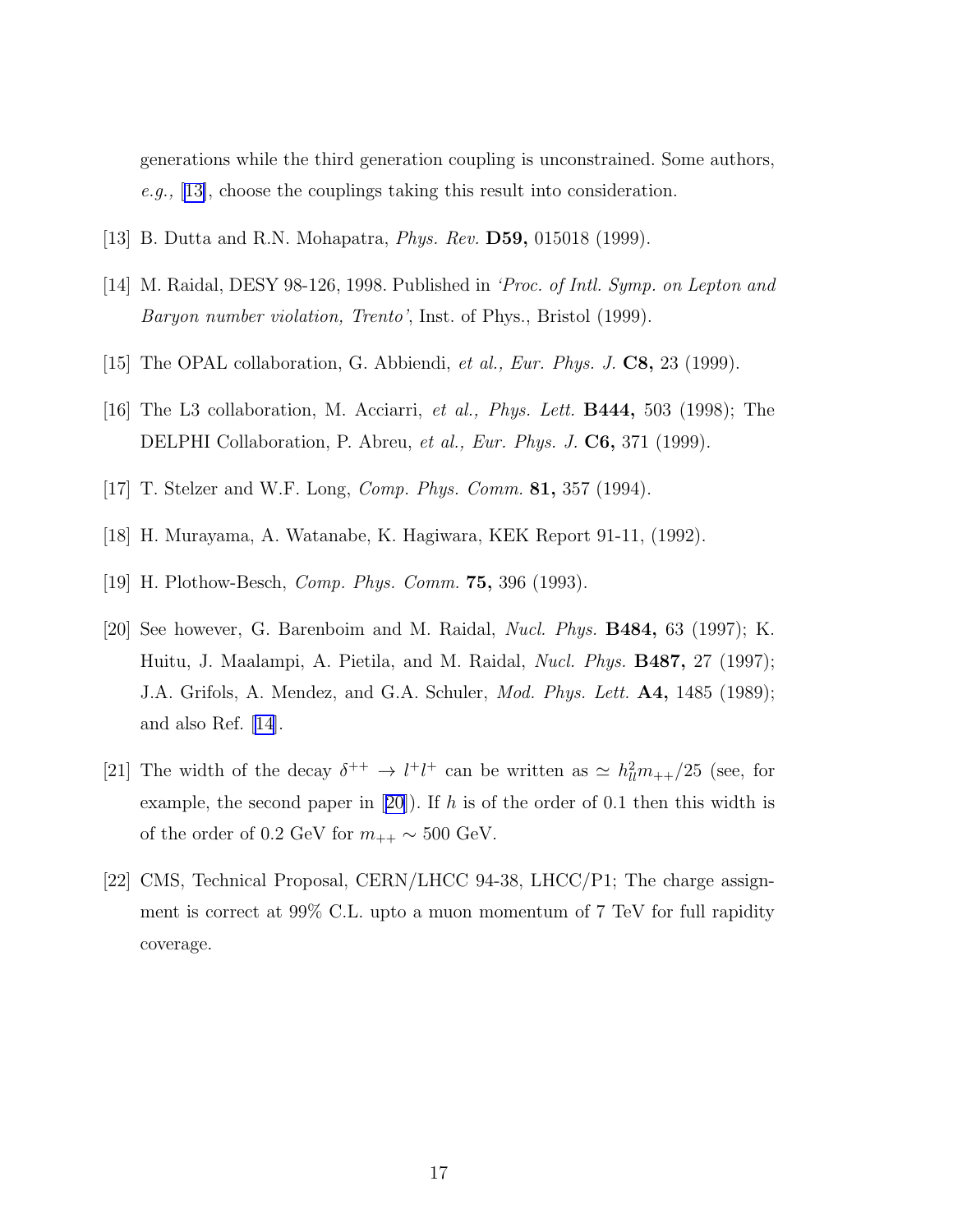#### FIGURE CAPTION

Fig. 1. The number of  $e^+e^- \to \gamma + \frac{\pi}{2}$  events as a function of the  $\delta^0$  mass in the Left-Right symmetric model. The dashed horizontal line is the difference between the 95% C.L. upper limit of the observed number of events at LEP-II with  $\sqrt{s} = 182.7$ GeV and the lower limit of the SM prediction at the same C.L. The lower limit on the  $\delta^{0}$  mass is determined by the point of intersection of the solid curve with the dashed line.

Fig. 2. Significance ( $\equiv$  Signal/ $\sqrt{\text{Background}}$ ) for the process  $e^+e^- \rightarrow \gamma + \cancel{E}$  as a function of  $\delta^0$  mass in the Left-Right symmetric model at the NLC with 20 fb<sup>-1</sup> integrated luminosity and  $\sqrt{s} = 500 \text{ GeV}.$ 

Fig. 3. Missing  $p_T$  distribution for the process  $p\bar{p} \rightarrow e\mu + p_T$  from the Left-Right symmetric model signal (solid histogram) and the SM background (dashed line) at the Tevatron. For the signal, a representative value of the charged scalar mass equal to 100 GeV is chosen.

Fig. 4. Significance ( $\equiv$  Signal/ $\sqrt{\text{Background}}$ ) for the process  $p\bar{p}$  or  $pp \to e\mu + p_T$  in the Left-Right symmetric model as a function of  $\delta^{\pm}$  mass for the Tevatron with an integrated luminosity of 25 fb<sup>-1</sup> (solid line) and for the LHC ( $\sqrt{s}$  = 14 TeV) with an integrated luminosity of 100 fb<sup>−</sup><sup>1</sup> (dashed line).

Fig 5. Number of signal events for  $pp \to e^-e^- \mu^+ \mu^+$  from  $\delta^{++}$  production as a function of ee or  $\mu\mu$  invariant mass for the Tevatron with an integrated luminosity of 25 fb<sup>-1</sup> (dashed line) and for the LHC ( $\sqrt{s}$  = 14 TeV) with an integrated luminosity of 100  $fb^{-1}$  (solid line).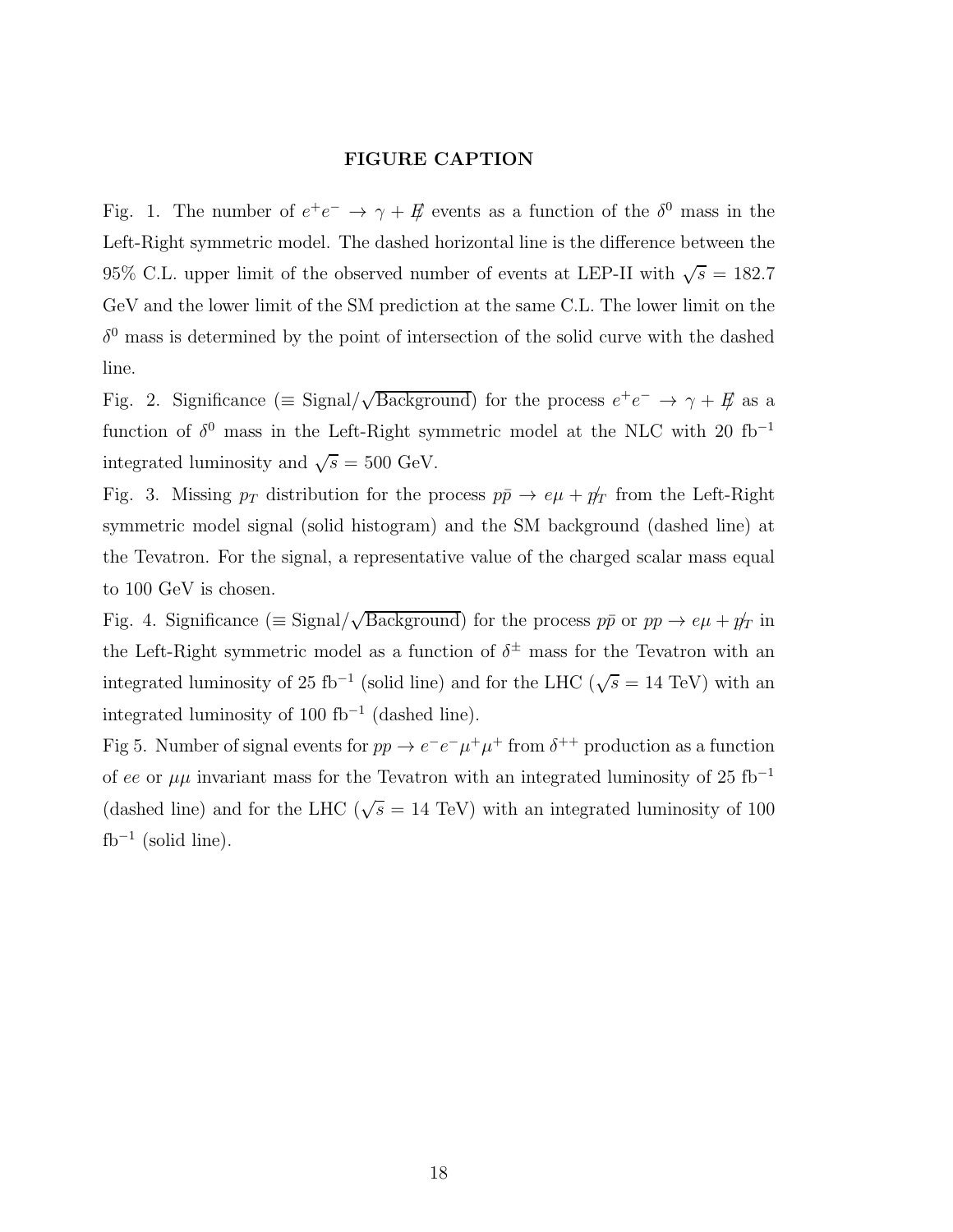

Fig. 1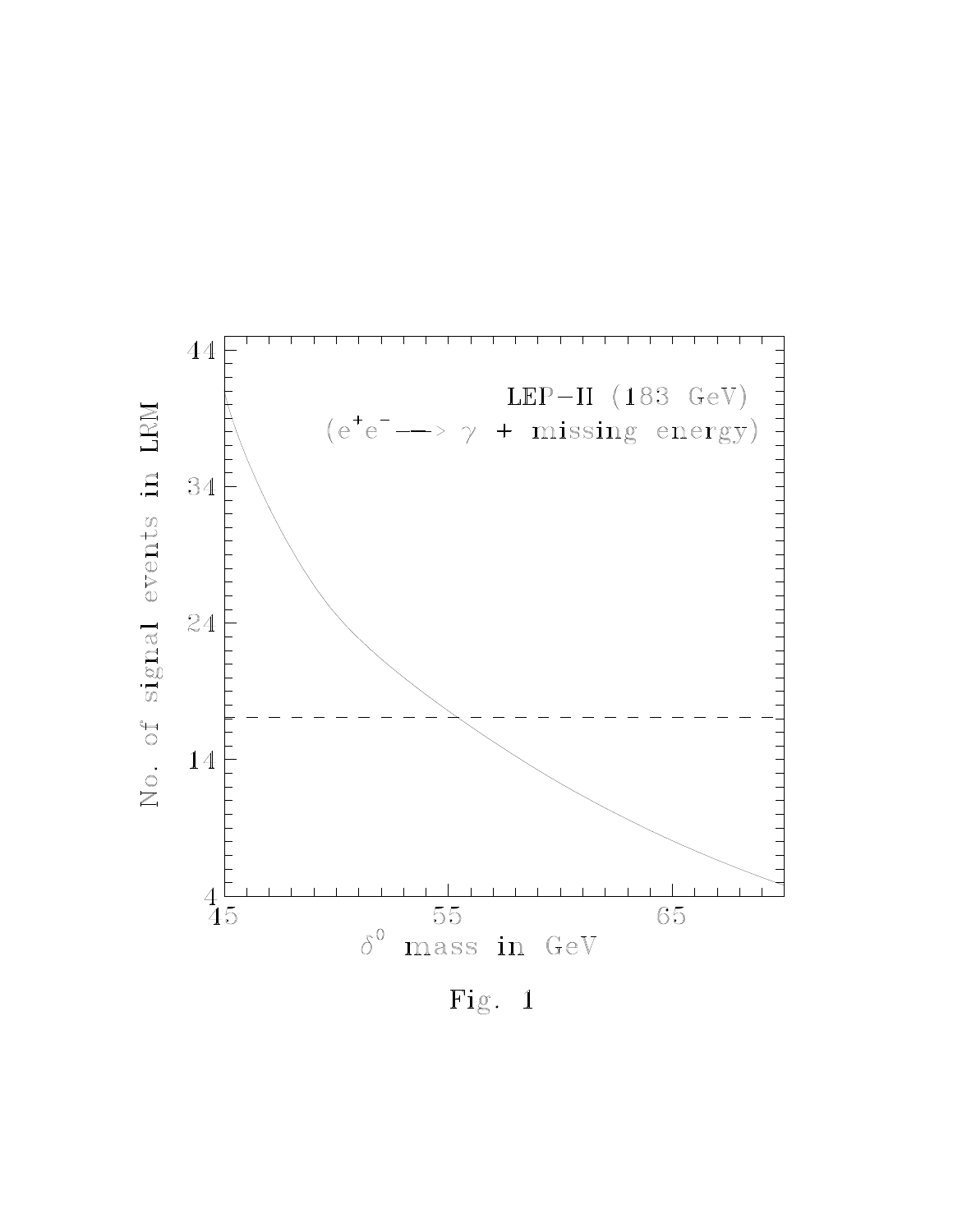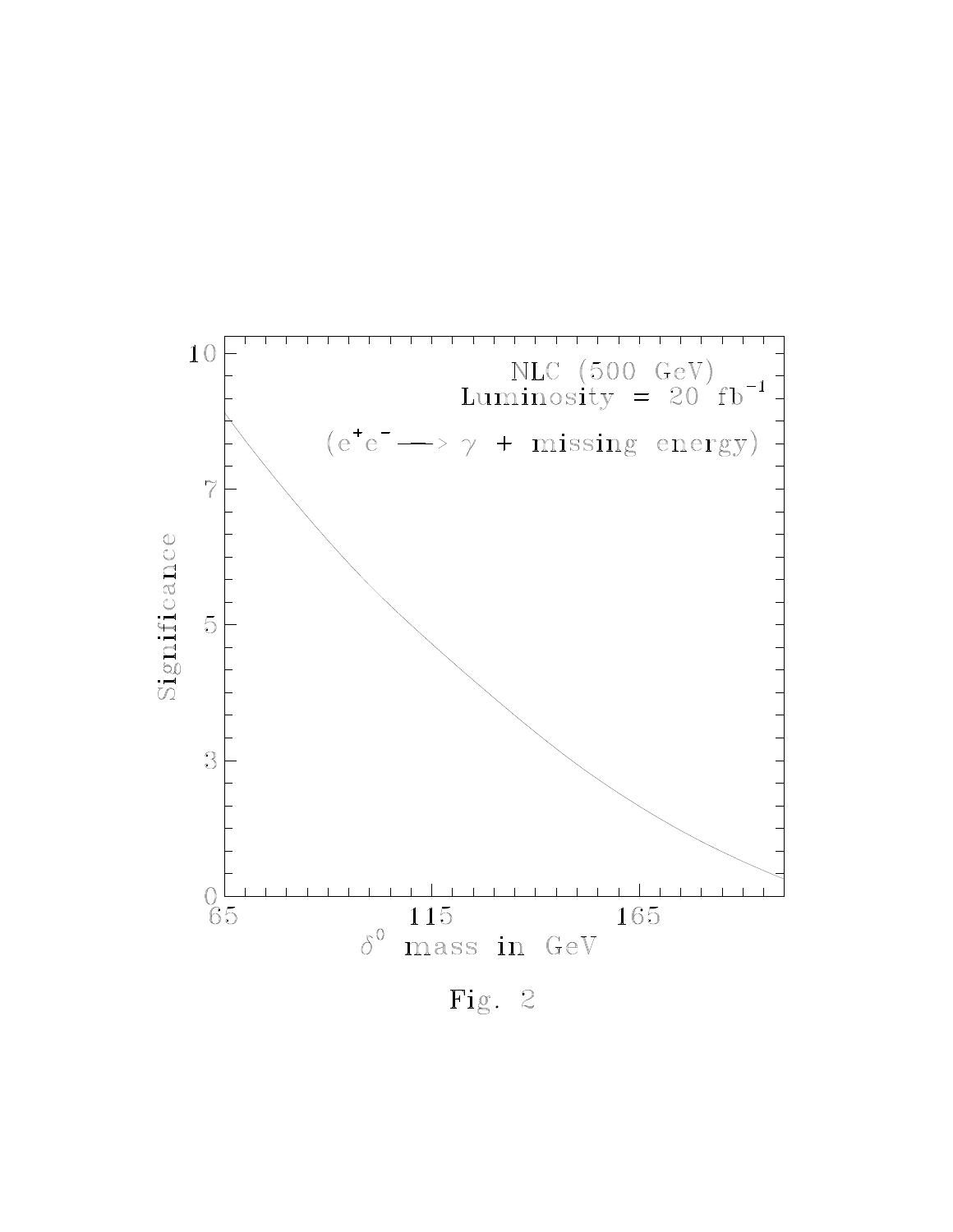

Fig. 4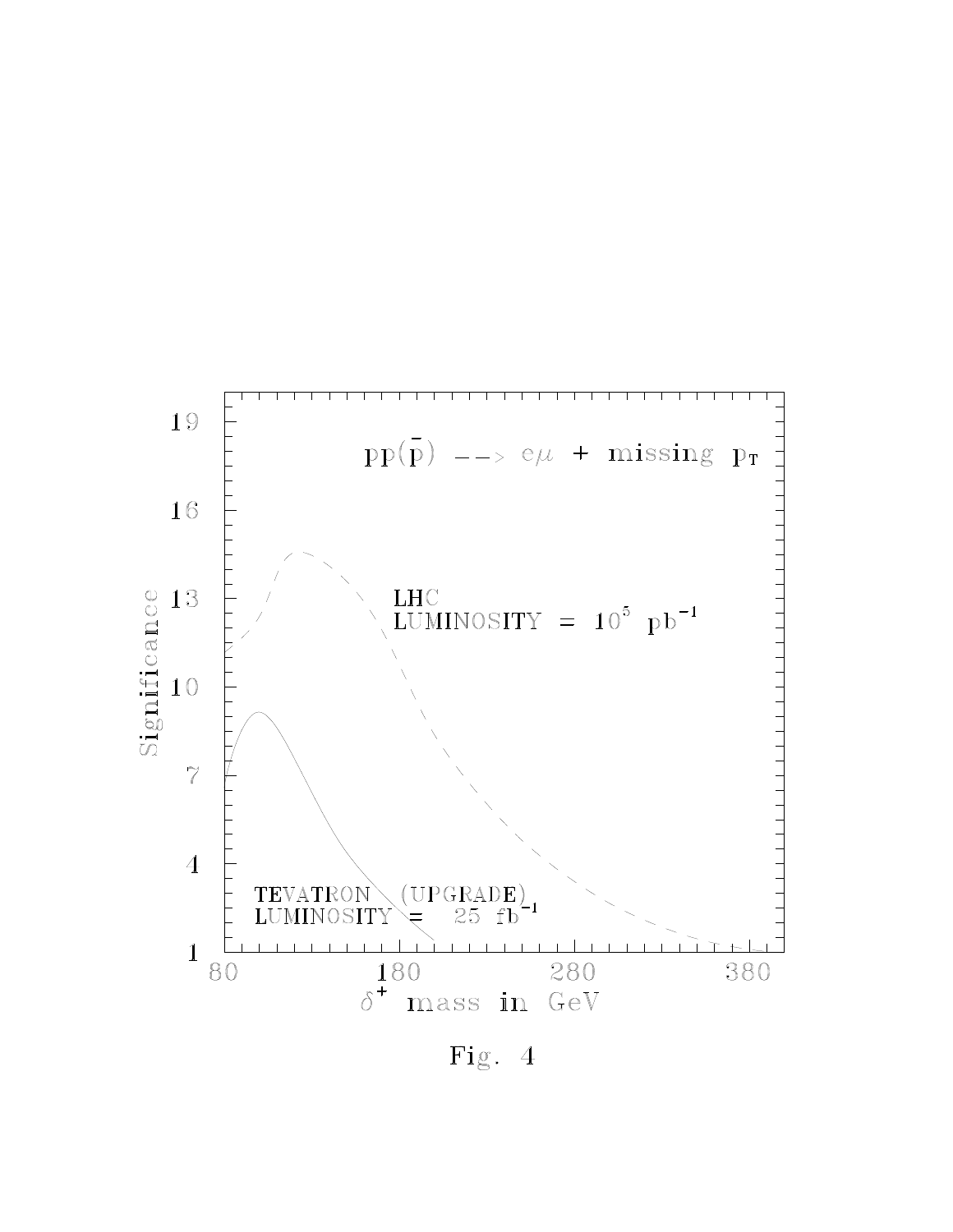